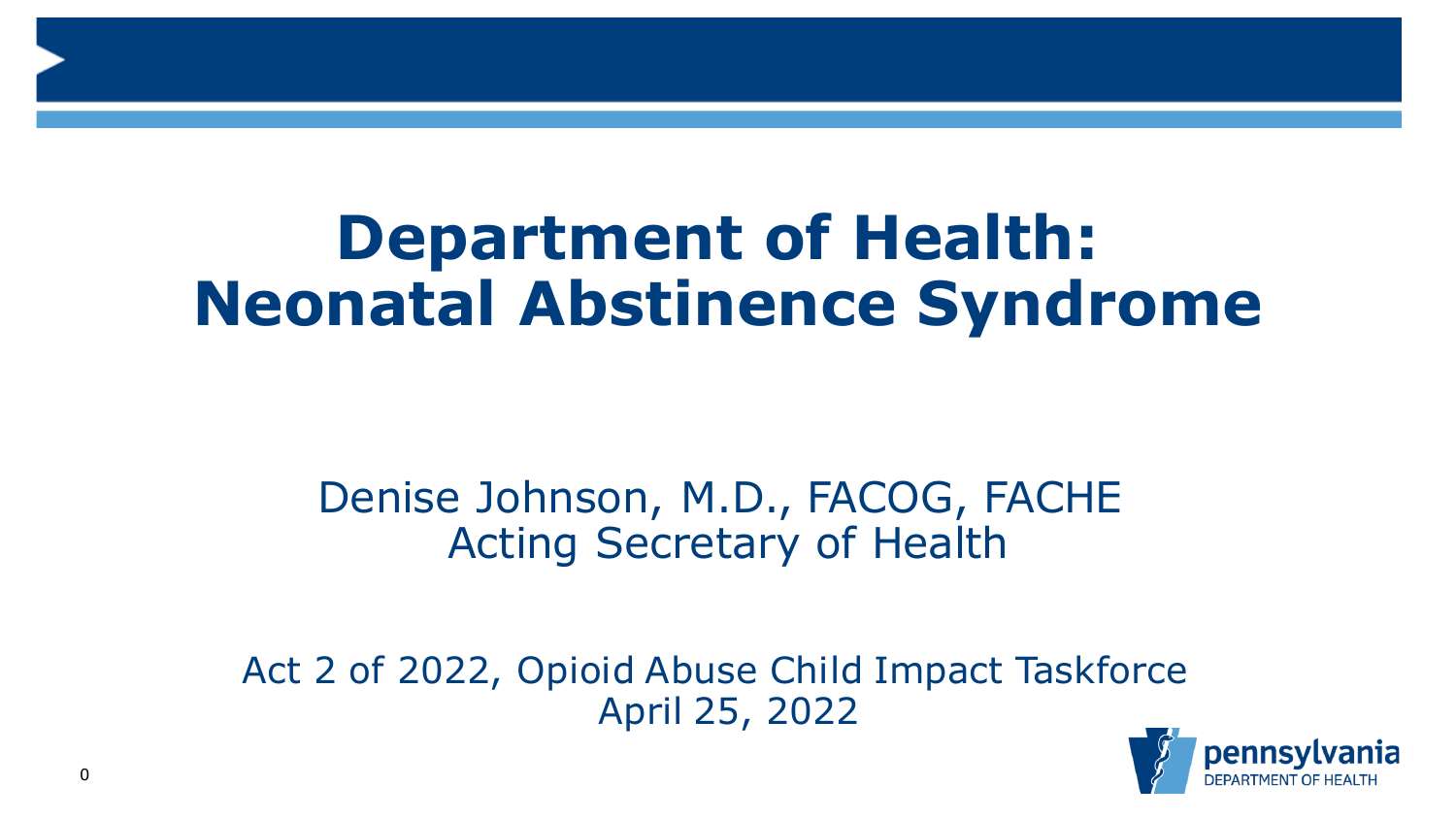

## 1. Surveillance Initiatives

- 2. Prevention and Treatment Initiatives
- 3. Thriving Families Learning Opportunity

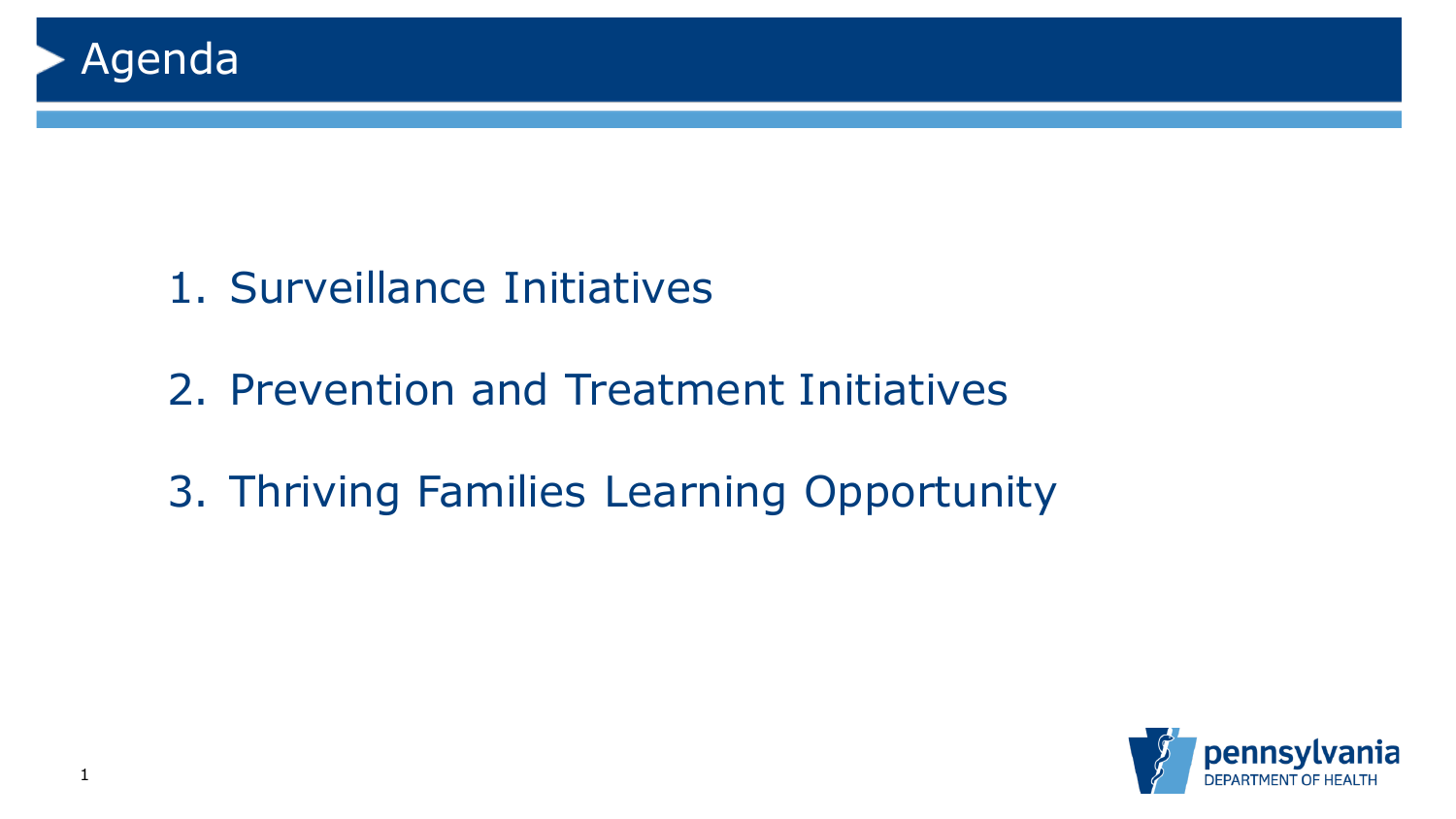# Surveillance Initiatives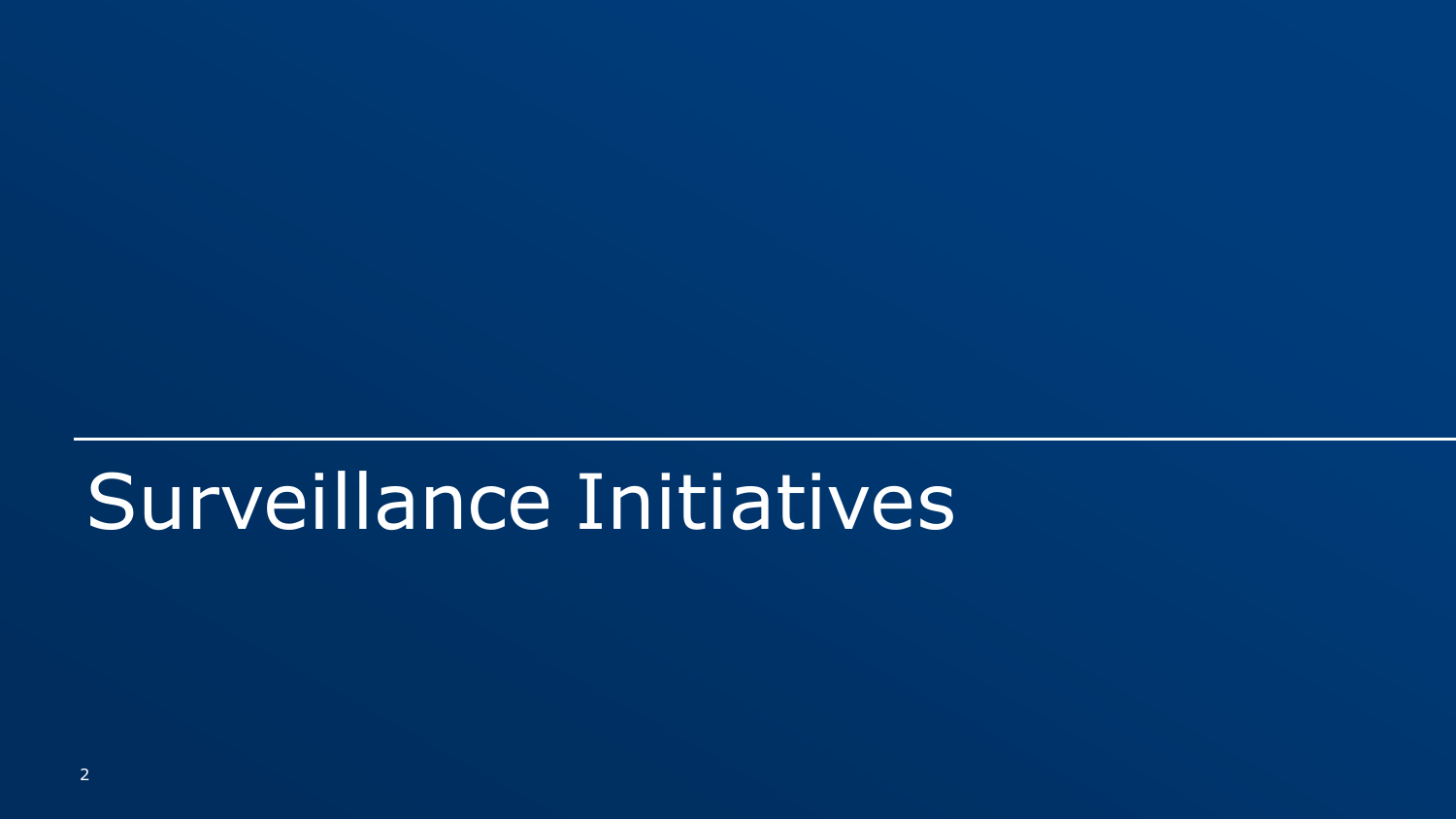# NAS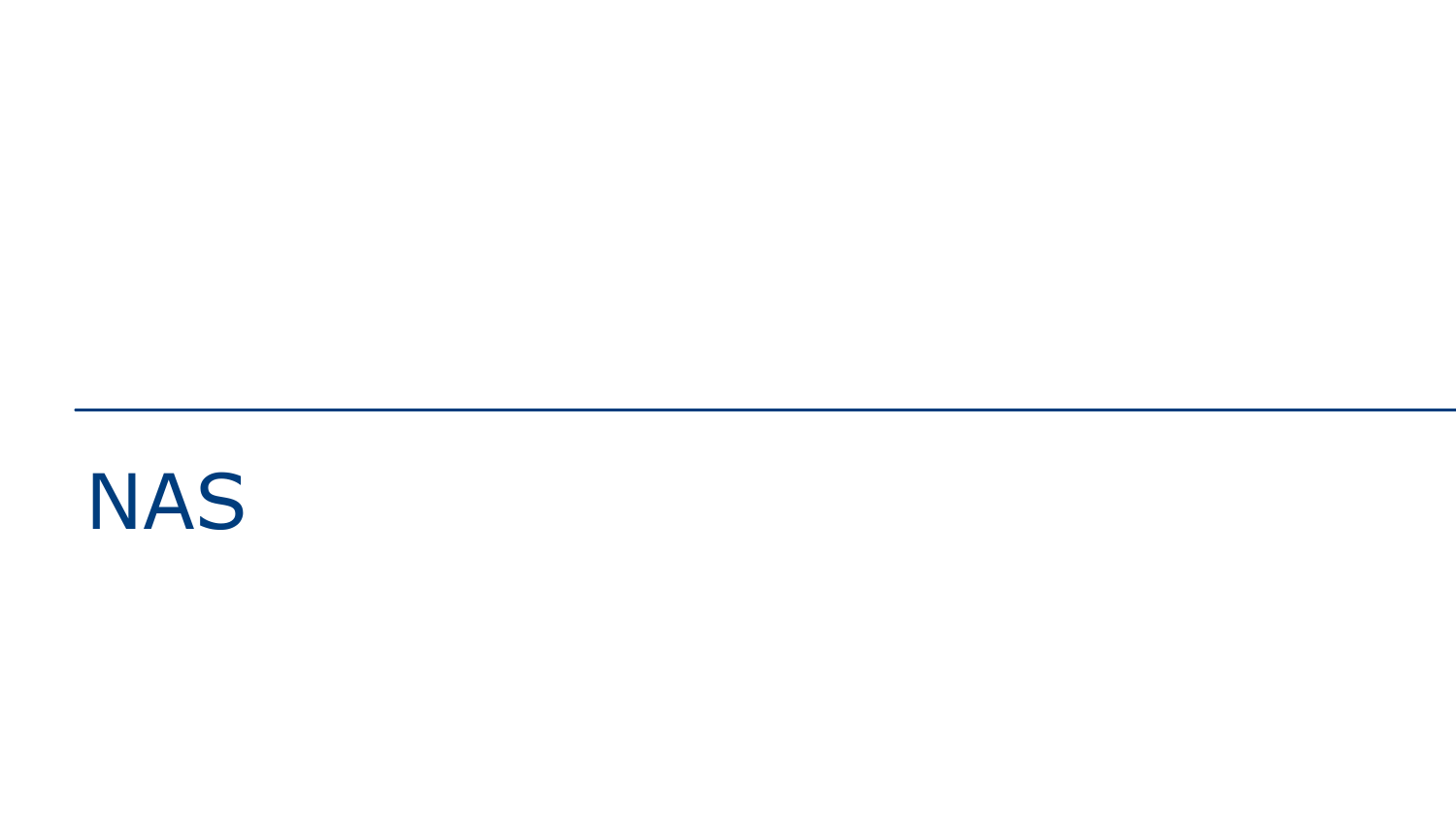To standardize reporting, a NAS surveillance case definition was developed after a thorough literature review and consultation with other state health departments:

- A newborn with a clinical diagnosis in the neonatal period (birth up to 28 days of life) who has symptoms of withdrawal because of prenatal exposure to opiate drugs, either via prescription, medical therapy (MAT), or illegal use (ICD-10 codes P96.1 and P04.49 only, if available);
- A resident of Pennsylvania (only infants born to mothers who resided in Pennsylvania before the baby's birth); and
- An infant born on or after 1/10/2018.

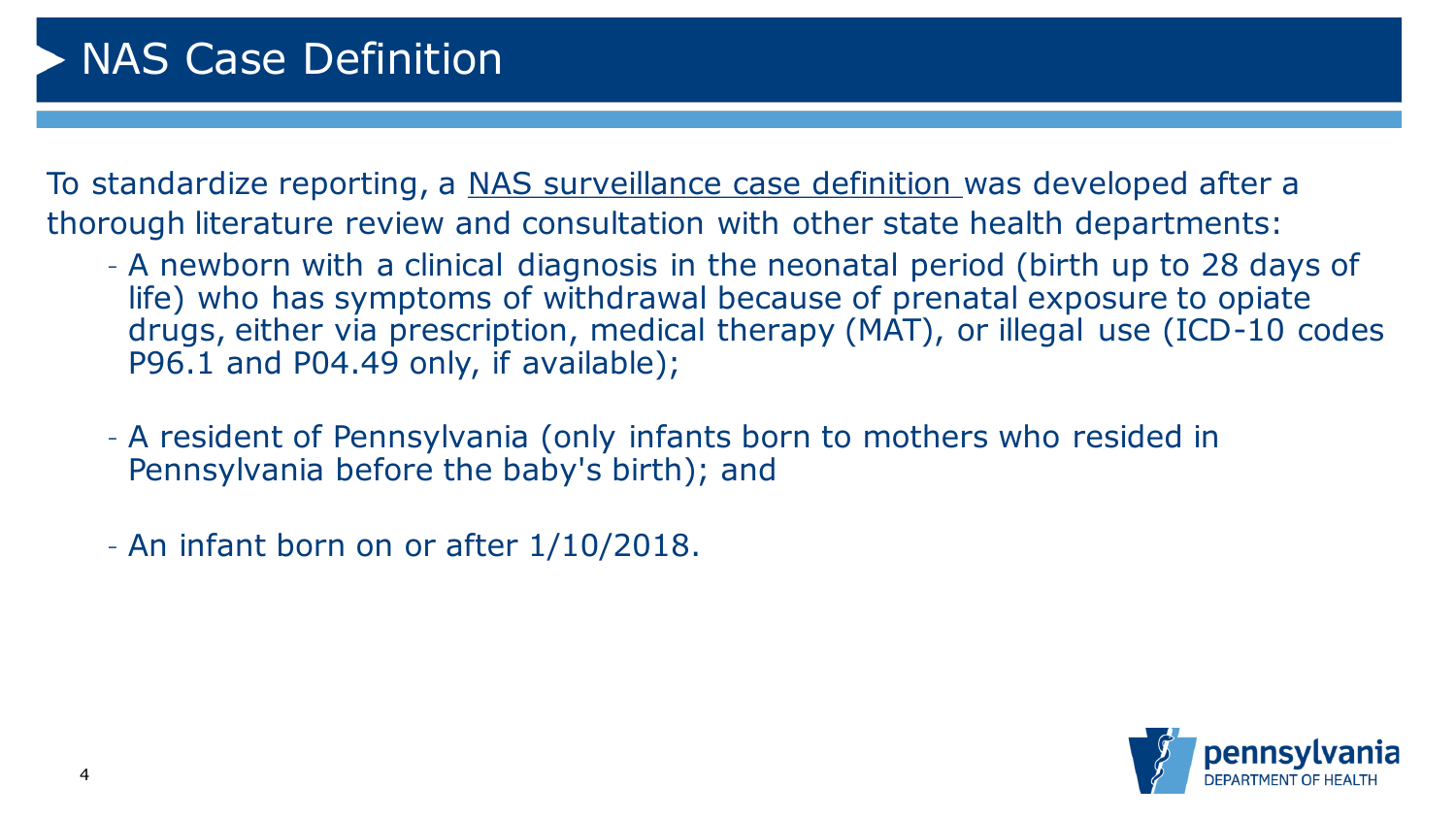Table 1 - Demographic Characteristics and Birth Parameters of Infants with NAS Born in 2019

| Parameter                     | White<br>Non-<br><b>Hispanic</b> | <b>Black</b><br>Non-<br><b>Hispanic</b> | Other/<br>Multiracial/<br><b>Unknown</b><br>Race/<br><b>Ethnicity</b> | <b>Hispanic</b> | <b>Total</b><br>Cases | <b>Statewide</b><br>Births (2018) <sup>4</sup> | % Difference<br>(NAS Cases vs<br>Statewide) <sup>a</sup> |
|-------------------------------|----------------------------------|-----------------------------------------|-----------------------------------------------------------------------|-----------------|-----------------------|------------------------------------------------|----------------------------------------------------------|
| Population (n)                | 1231                             | 112                                     | 211                                                                   | 54              | 1608                  | 135 677                                        |                                                          |
| Percent of all NAS cases      | 77%                              | 7%                                      | 13%                                                                   | 3%              | 100%                  | $\sim$                                         | --                                                       |
| Male infants                  | 51%                              | 54%                                     | 40%                                                                   | 63%             | 52%                   | 51%                                            | 2%                                                       |
| Medicaid                      | 86%                              | 88%                                     | 83%                                                                   | 94%             | 86%                   | 35%                                            | 146%                                                     |
| Low birthweight (<2500 grams) | 17%                              | 29%                                     | 21%                                                                   | 30%             | 19%                   | 8%                                             | 138%                                                     |
| Preterm (<37 weeks)           | 16%                              | 29%                                     | 21%                                                                   | 28%             | 18%                   | 10%                                            | 80%                                                      |
| Received prenatal care        | 92%                              | 85%                                     | 90%                                                                   | 83%             | 91%                   | 98%                                            | -7%                                                      |
| Received care in NICU         | 49%                              | 67%                                     | 46%                                                                   | 67%             | 50%                   | --                                             |                                                          |
| Apgar 1 minute $(27)$         | 88%                              | 88%                                     | 73%                                                                   | 93%             | 87%                   | --                                             | --                                                       |
| Apgar 5 minute $(27)$         | 94%                              | 93%                                     | 89%                                                                   | 98%             | 93%                   | --                                             | --                                                       |
| 3 or more NAS symptoms        | 90%                              | 90%                                     | 92%                                                                   | 98%             | 91%                   |                                                |                                                          |

SOURCE: Vital Statistics (Division of Health Informatics, Pennsylvania Department of Health, 2018);<sup>4</sup> NAS surveillance database (Bureau of Epidemiology, Pennsylvania Department of Health, 2019)

PA Department of Health, Neonatal Abstinence Syndrome:

5 2019 Report, [https://www.health.pa.gov/topics/Documents/Opioids/2019%20NAS%20REPORT.pdf,](https://www.health.pa.gov/topics/Documents/Opioids/2019%20NAS%20REPORT.pdf) 2018 Report, https://www.health.pa.gov/topics/Documents/Diseases%20and%20Conditions/2018%20NAS%20REPORT.pdf

**1,608 NAS cases were reported in infants born in 2019,** a decrease from 2,140 in 2018.

Infants born in 2019 with NAS were more likely to:

- Have their birth covered by Medicaid;
- Weigh less than 2500 grams (low birthweight);
- Be born prematurely; and
- Have a mother who did not receive prenatal care.

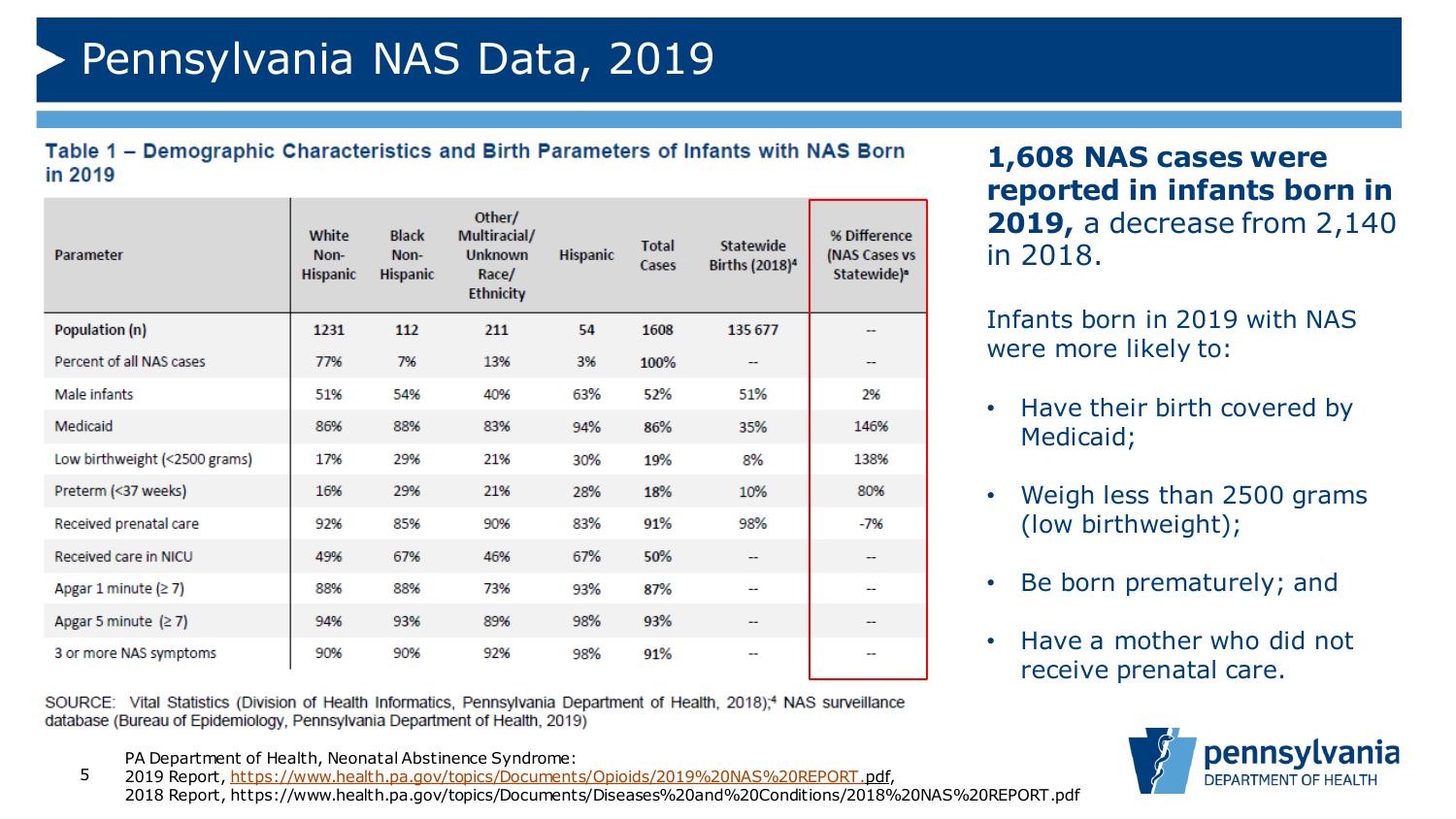## NAS Cases by County of Facility, 2019



NAS surveillance database (Bureau of Epidemiology, Pennsylvania Department of Health, 2019)

- **Case counts** by county of facility was highest at **338 cases in Allegheny County**.
- A total of 25 (37%) counties had zero cases reported.
	- Eighteen of the 25 counties did not have birthing hospitals or pediatric hospitals in 2019.
- Most counties with higher reported case counts also had more reporting facilities.
- Although some, like **Fayette, Washington, and Beaver in the Southwest, had higher reported case counts with only one reporting facility** in each county.

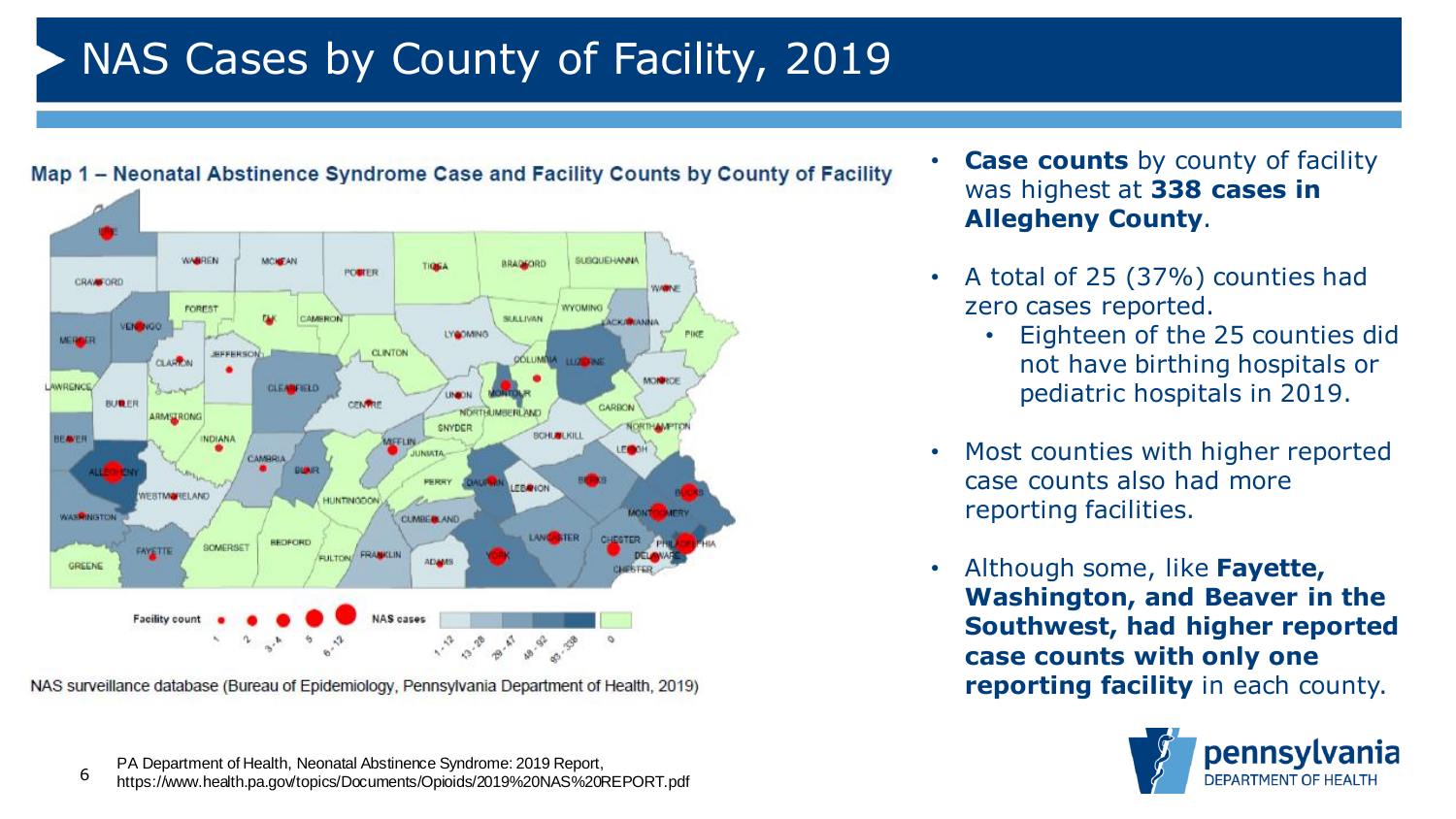## NAS Cases by County of Maternal Residence, 2019





- County **case counts** ranged from zero cases in Forest, Potter, and Bradford counties to **221 in Philadelphia County**.
- **Incidence rates** ranged from zero (in counties with zero cases) to **61.6 cases per 1000 live births in Fayette County**.

SOURCE: Vital Statistics (Division of Health Informatics, Pennsylvania Department of Health, 2018);<sup>4</sup> NAS surveillance database (Bureau of Epidemiology, Pennsylvania Department of Health, 2019)

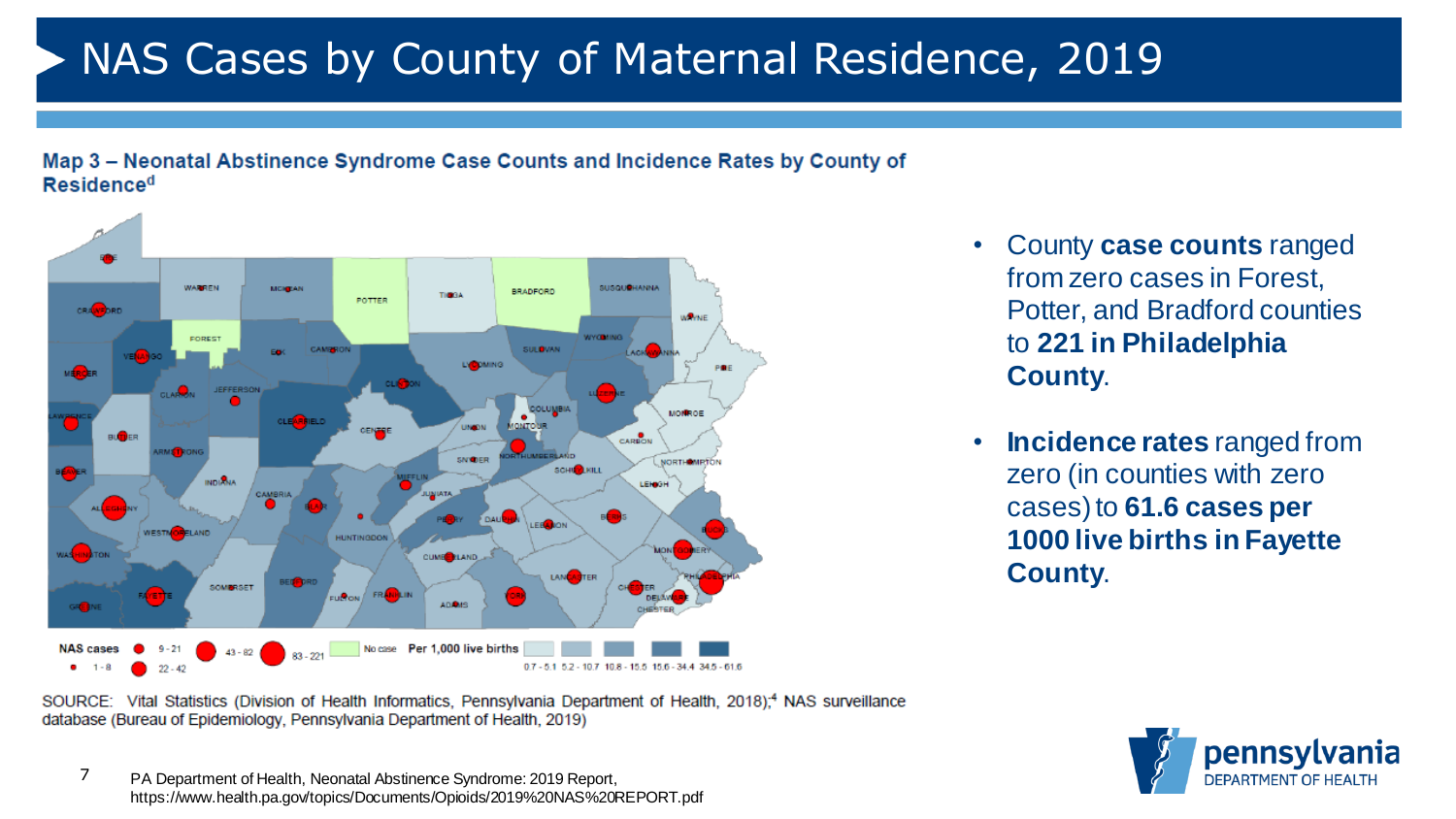### Treatment Type for NAS Infants by Race, 2019



#### Figure 2 - Treatment Type for NAS Infants by Race



### **\*\*2020 NAS Data Report to be published soon!\*\***

8 PA Department of Health, Neonatal Abstinence Syndrome: 2019 Report, https://www.health.pa.gov/topics/Documents/Opioids/2019%20NAS%20REPORT.pdf

- Infants with NAS may receive one or more types of treatment.
- Non-pharmacologic treatment was the most common treatment in infants with Black non-Hispanic mothers.
- Morphine was the most common treatment in infants born to white non-Hispanic, other/unknown race/ethnicity, and Hispanic mothers

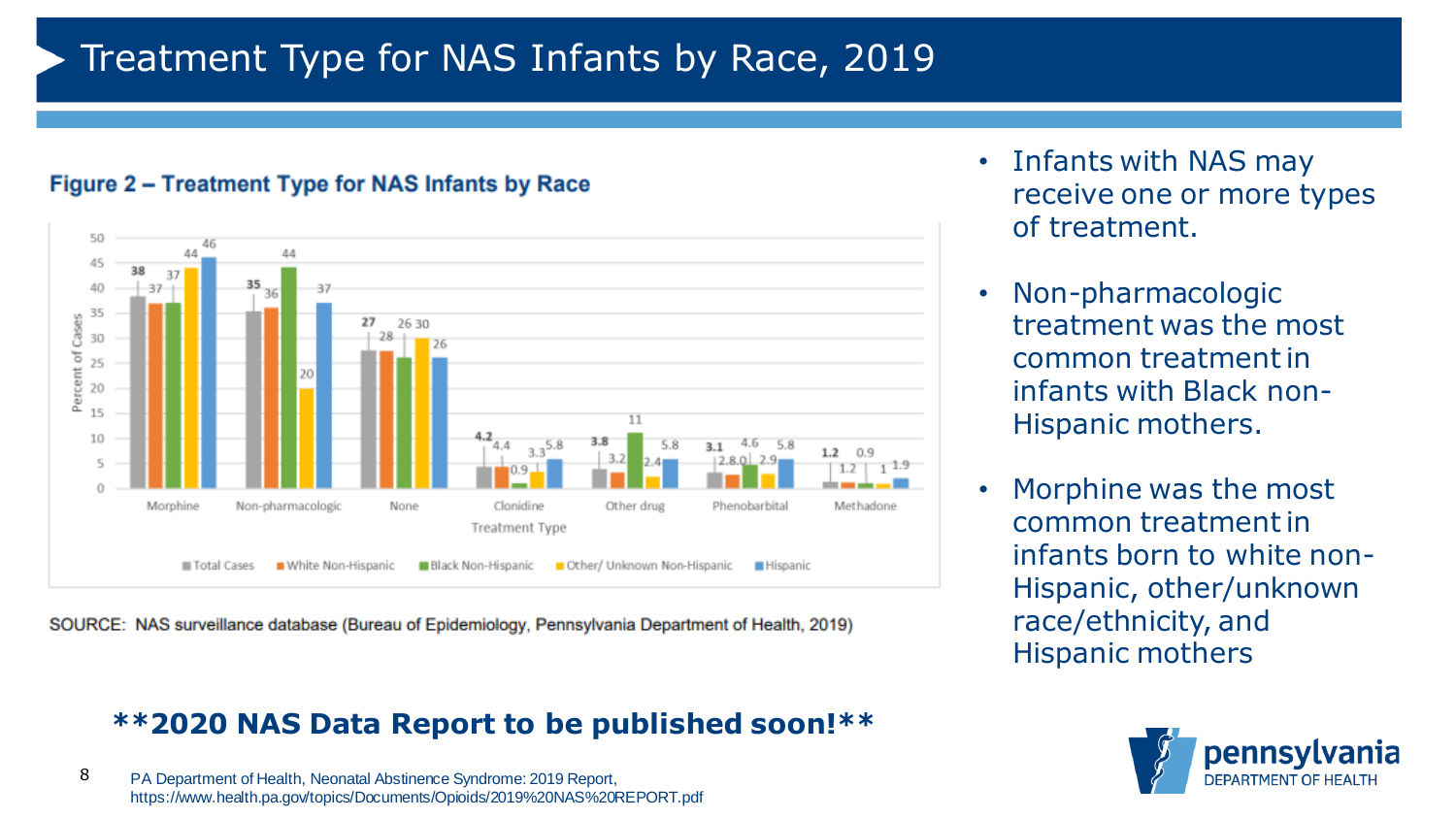# Maternal Mortality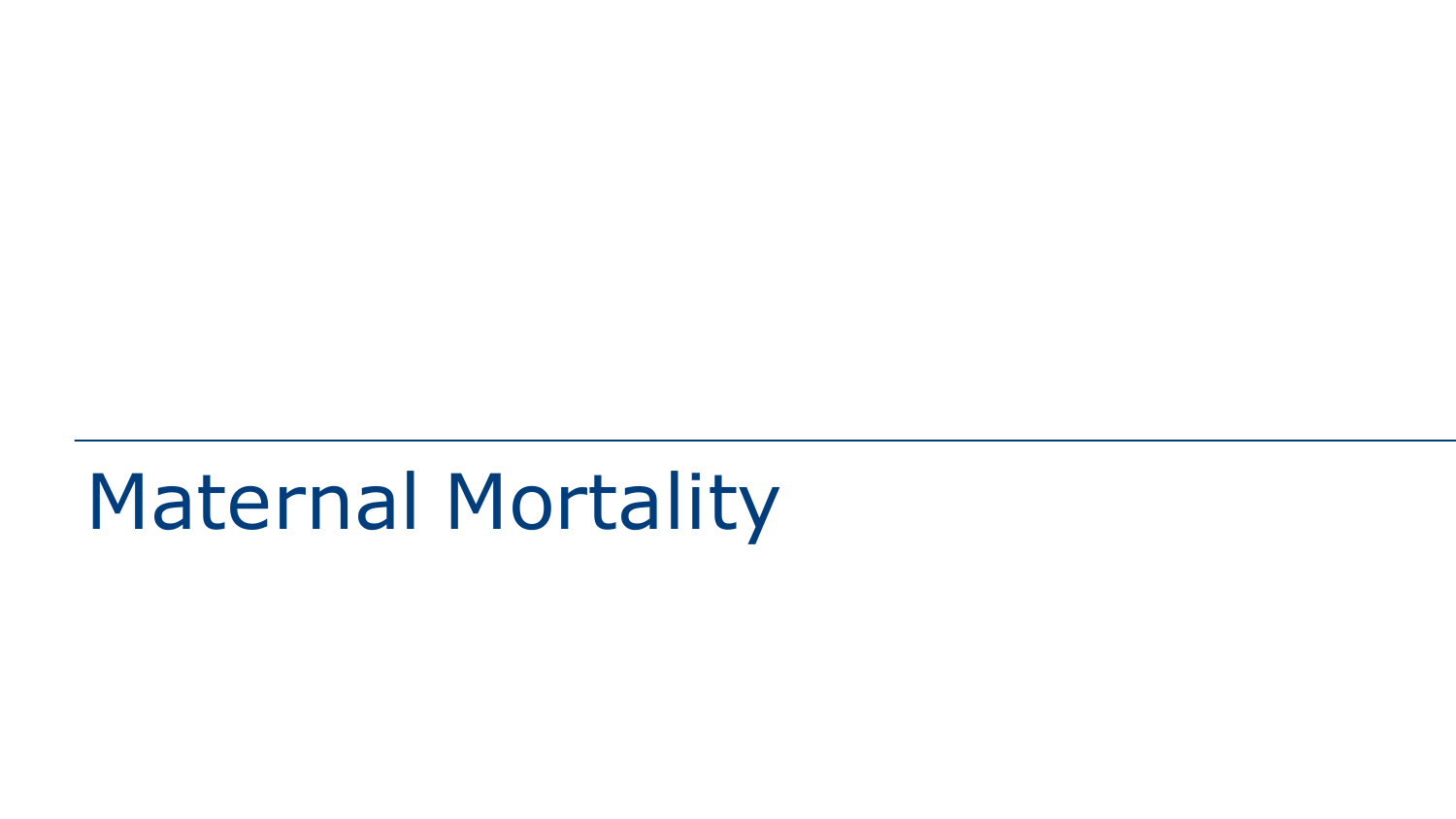### Pregnancy Associated Deaths by Cause, 2018

The PA Maternal Mortality Review Committee (MMRC) reviews deaths of women who have died during pregnancy or within one year after the end of pregnancy. **In 2018, accidental poisonings, including overdose, was the leading cause of maternal mortality in Pennsylvania**.

Table 1: Top Causes of Death for All Maternal Deaths (Excluding Philadelphia

| <b>Cause of Death</b>                | <b>Number of Deaths</b> | <b>Overall Percentage</b> |
|--------------------------------------|-------------------------|---------------------------|
| <b>Accidental Poisoning</b>          | 43                      | 51%                       |
| <b>Other Direct Obstetric Deaths</b> | 9                       | 11%                       |
| <b>Transportation Accidents</b>      | 8                       | 9%                        |
| Assault                              |                         | 8%                        |
| <b>Other Pregnancy Related</b>       |                         | 5%                        |
| Intentional Self-Harm                |                         | 5%                        |

#### County) in 2018 (N=85)

Note: Philadelphia Department of Health has its own MMRC that reviews deaths of Philadelphia residents while pregnant or within a year postpartum.

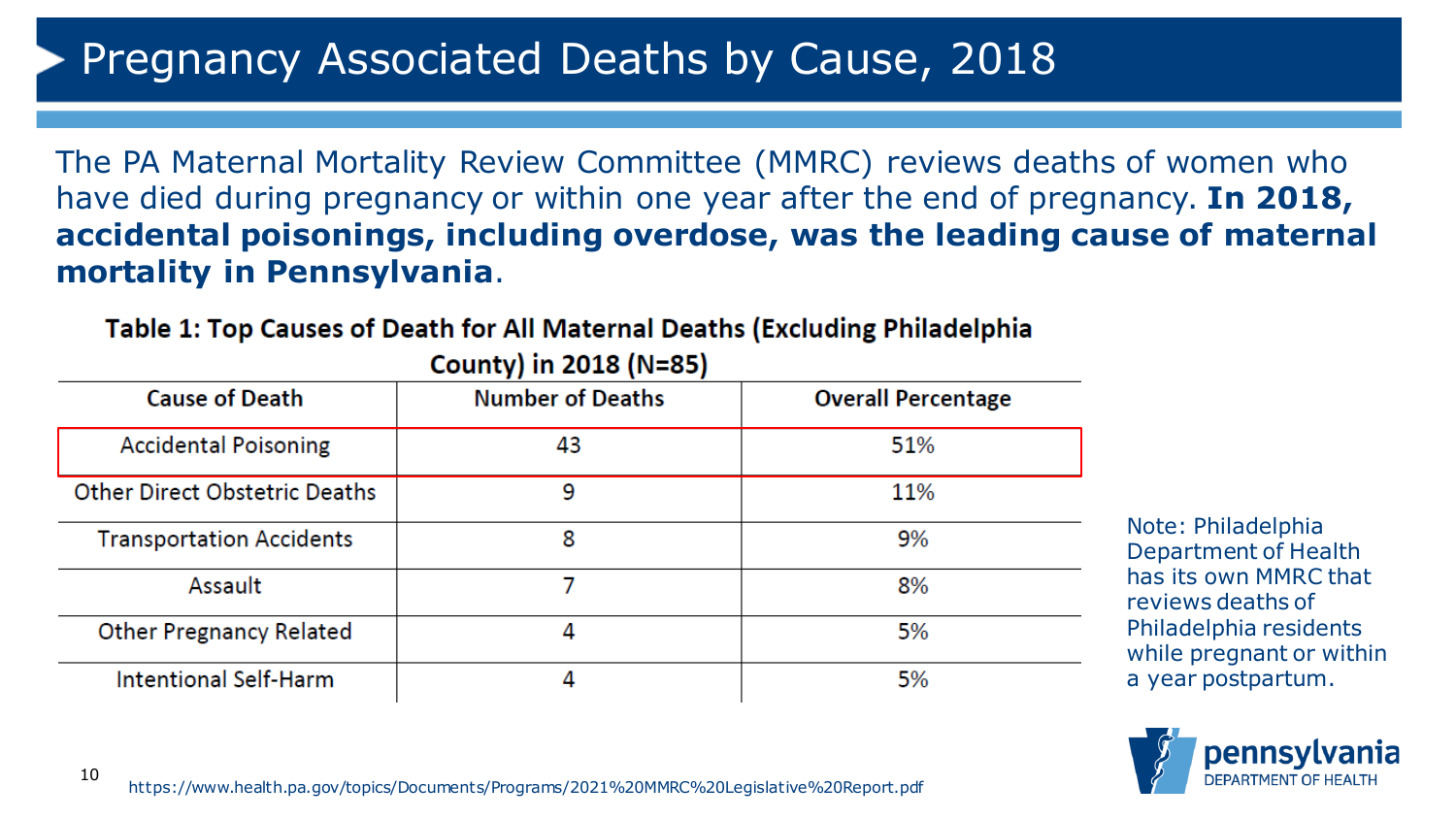The recommendations from the MMRC are based on their review of pregnancy related deaths, and address the following issues:

1.Mental Health

### **2.Substance Use**

3.Comprehensive Medical Care

4. Intimate Partner Violence

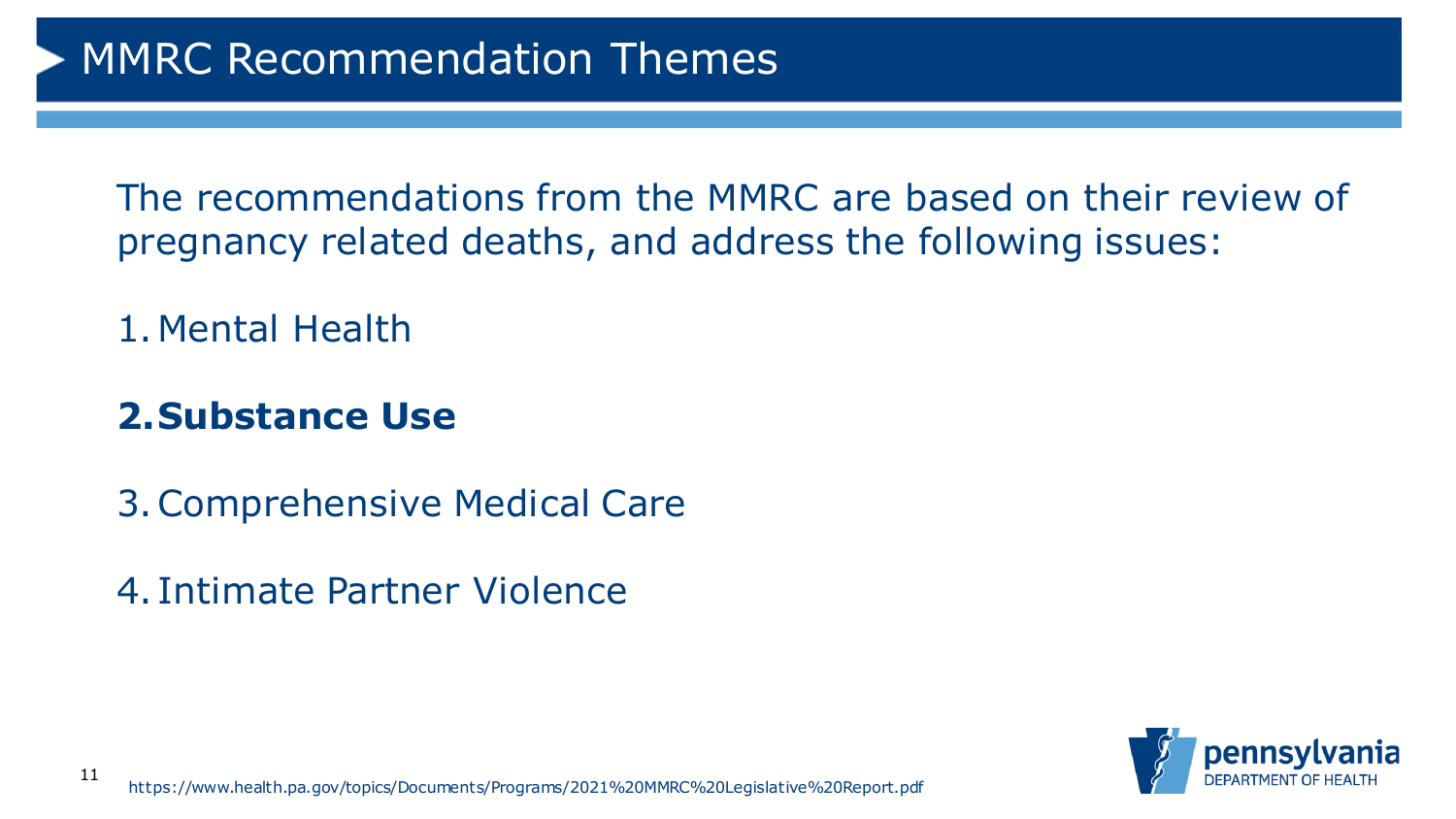## Recommendations from MMRC: Substance Use

Recommendations for Policymakers, inclusive of the General Assembly and State Agencies, include the following:

- 1. Safeguard continuous Medicaid eligibility for individuals during pregnancy and up to one year postpartum (\*Effective April 1, 2022).
- 2. Address the privacy laws around substance use disorder (SUD) treatment to improve care coordination and communication by allowing providers to share relevant information with each other for pregnant and postpartum patients. Considerations should be made to require transparency to facilitate patient autonomy.
- 3. Decriminalize all substance use for pregnant people and promote mental health and substance use treatment.
- 4. Increase public education on SUD to decrease stigmatization of pregnant and postpartum individuals.

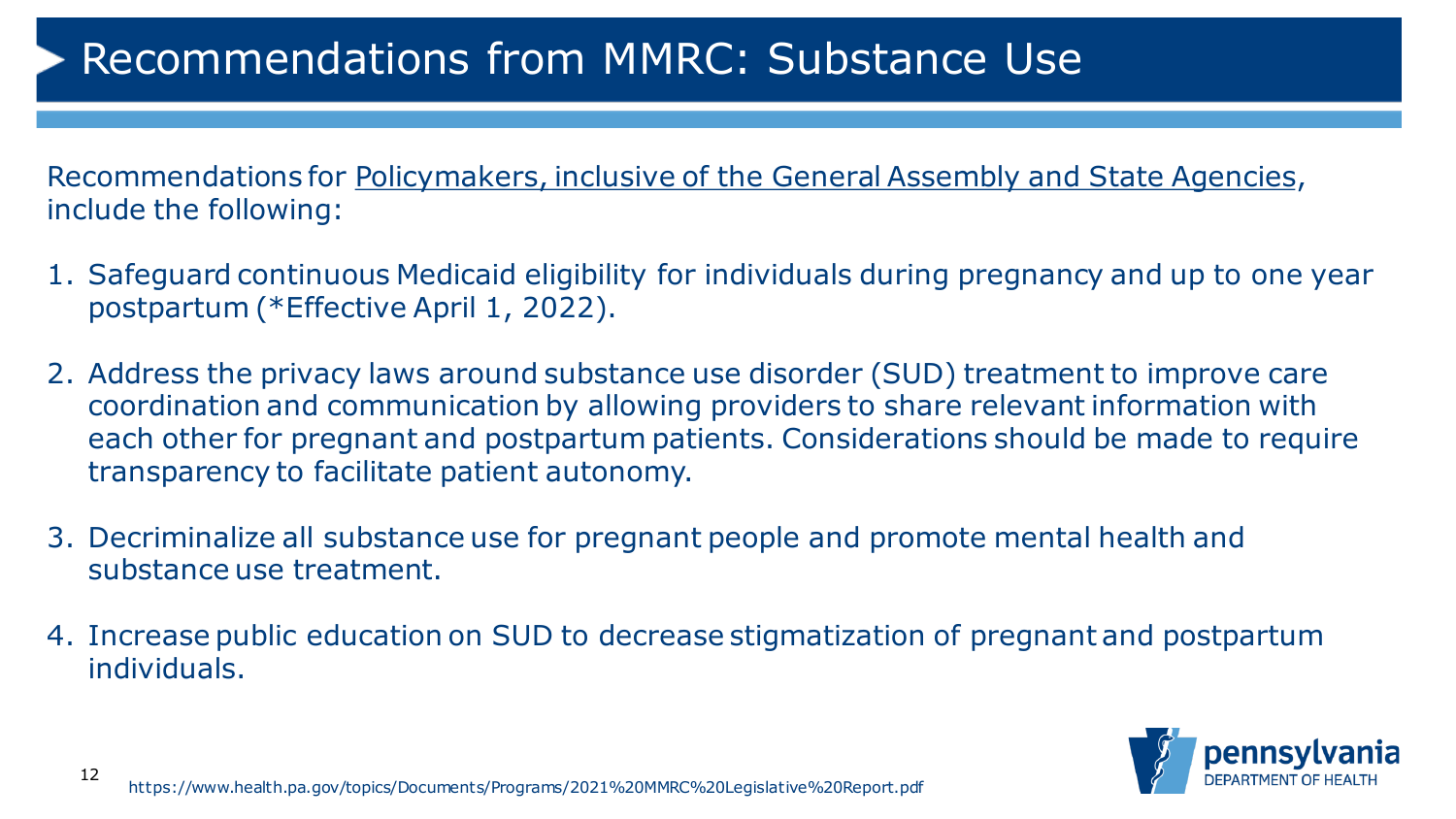## Recommendations from MMRC: Substance Use

### Recommendations for Health Care Providers and Hospital Systems include the following:

- 1. Refer pregnant and postpartum patients with substance use concerns for behavioral health and substance use treatment.
- 2. **Promote standards of care and guidelines for treatment of substance use disorder (SUD)** by:
	- i. Providing ongoing training/education for providers on substance use among pregnant and postpartum individuals.
	- ii. Implementing universal screening in pregnant and postpartum individuals for substance use using a validated screening tool.
	- iii. Developing guidelines around frequency and timing of substance use screening for pregnant and postpartum patients.
	- iv. Developing plans for care coordination and communication for all pregnant and postpartum patients.
	- v. Increasing work force capacity of substance use treatment providers to support a potential increase in pregnant and postpartum patient referrals due to universal screening for SUD.

3. Standardize discharge plans for all hospitals stays for pregnant and postpartum patients with OUD, or a prescription for an opioid, to include distribution or prescription for naloxone, instructions on how to use and where to get naloxone when needed.

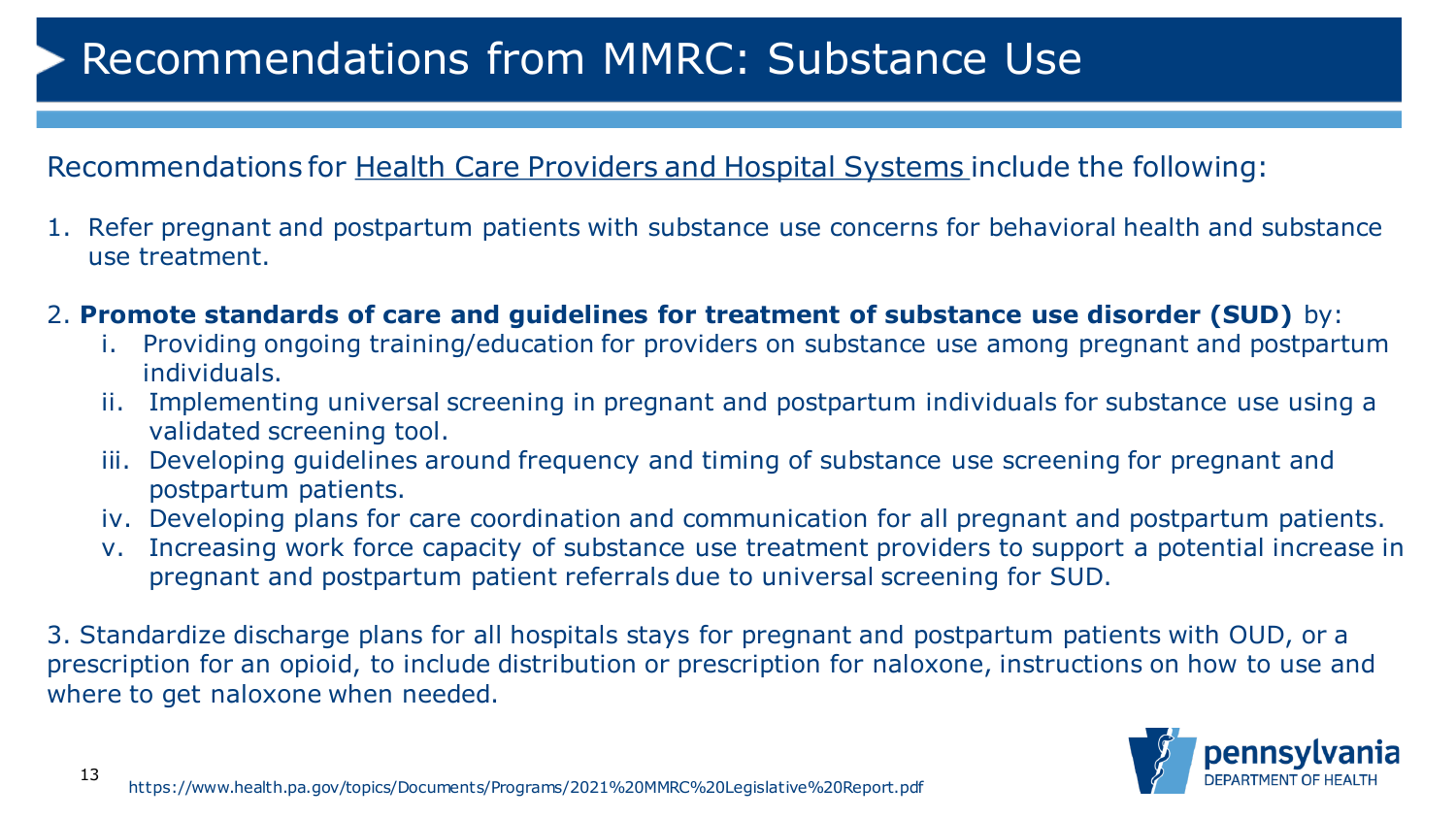## Recommendations from MMRC: Substance Use

Recommendations for Community-Based Organizations include:

1. Increase community knowledge of naloxone, including information on procurement and instructions for use.

#### Information on Naloxone

- **Prescription/Access:**
	- Anyone can access this medication from a pharmacy by obtaining a prescription from their family doctor or by using the **standing order**  (a prescription written for the general public, rather than specifically for an individual) issued by Physician General Dr. Johnson. The standing order was recently updated on February 22, 2022.
	- It can also be accessed through community-based organizations (CBOs) that are able to provide access to naloxone.
- **Payment:** Insurance companies vary in how they cover naloxone. Before filling a prescription, people are encouraged to check their coverage with their insurance provider.
- **Instructions for Use**: Instructions to the right, and more info at this website: [www.pa.gov/guides/opioid-epidemic/#HowtoUseNaloxone](http://www.pa.gov/guides/opioid-epidemic/#HowtoUseNaloxone)



**STEP 1:** Peel back the package to remove the device





<sup>14</sup> https://www.health.pa.gov/topics/disease/Opioids/Pages/Naloxone.aspx https://www.health.pa.gov/topics/Documents/Programs/2021%20MMRC%20Legislative%20Report.pdf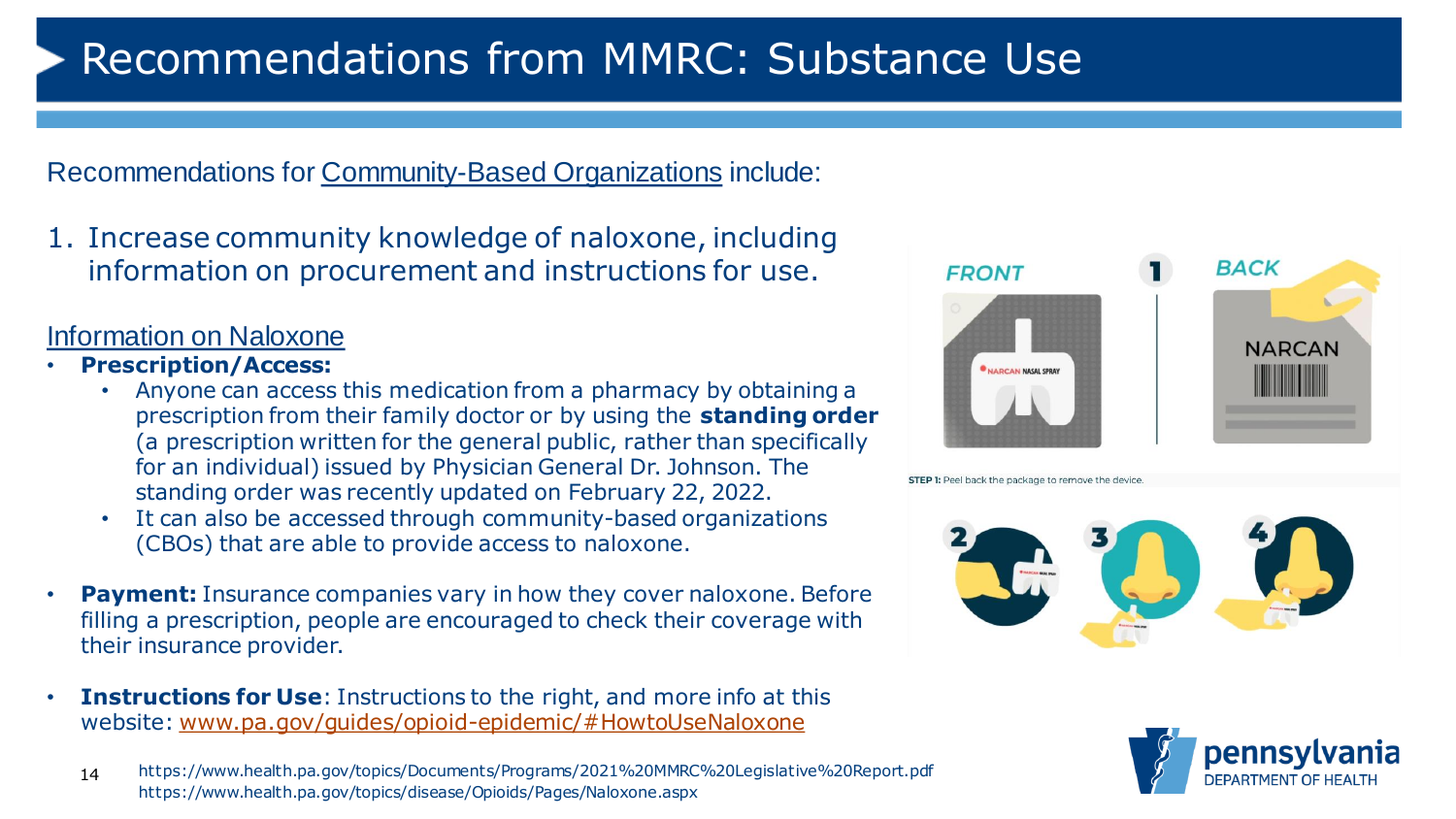# Prescribing Data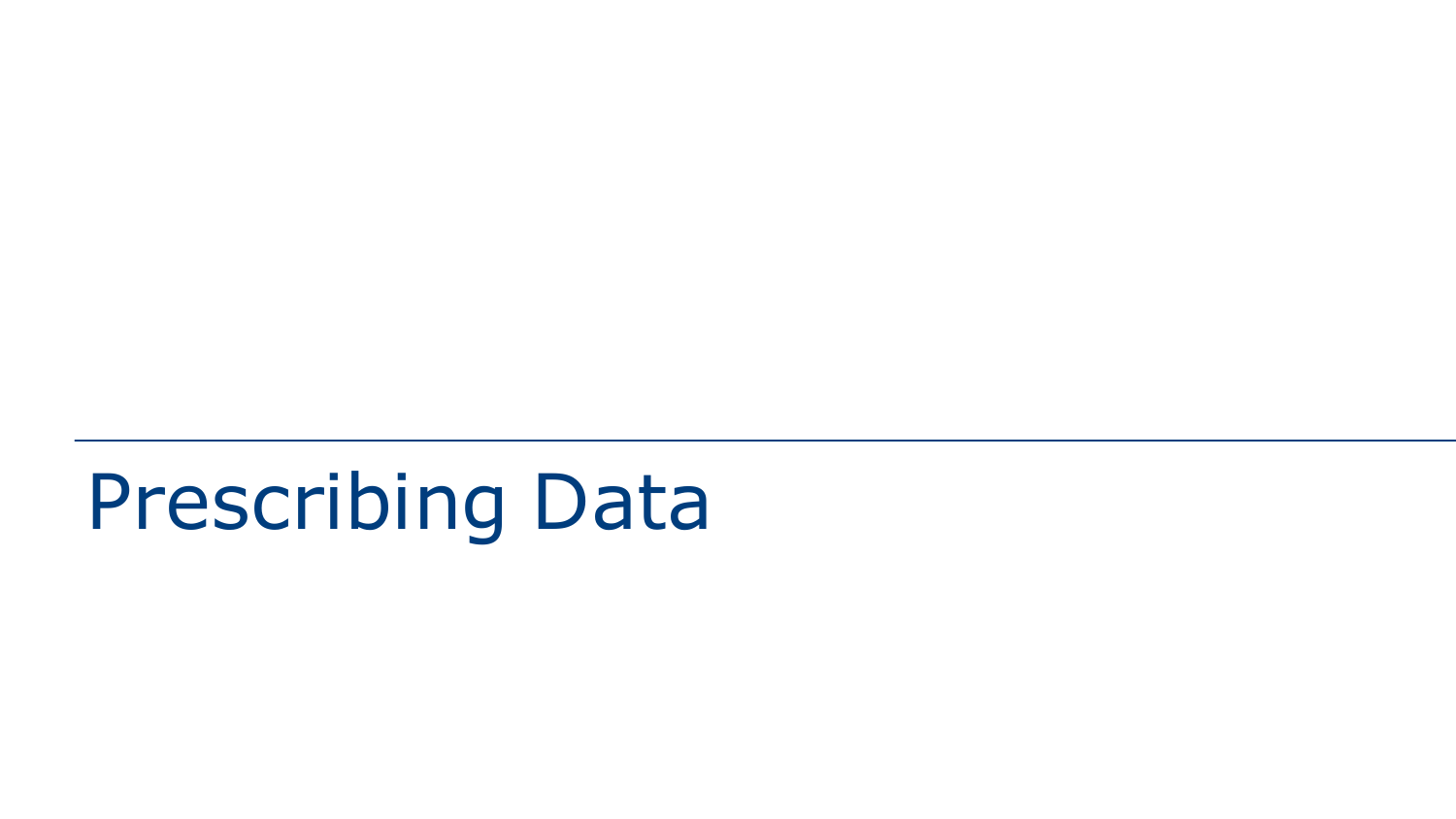# Prescription Drug Monitoring Program (PDMP)

The PDMP has helped to reduce opioid prescribing, risky prescribing, and doctor shopping.

Since Q3 of 2016, PA has seen a

- 41.4% decrease in the number of dispensations of opioids (schedule II) by pharmacy location;
- 61.8% decrease in the rate of individuals with average daily MME >90; and
- 81.3% decrease in the rate of individuals seeing 3+ Prescribers and 3+ Dispensers.

In 2018 and 2019, PA saw a decrease in overdoses. But in 2020 overdose deaths climbed to nearly that of 2017.

Additional data on controlled substances, overdoses, and prescriber category (specialties) are available on PDMPDs interactive data dashboard.



The number of **fatal drug overdoses** has increased since 2012 in Pennsylvania.



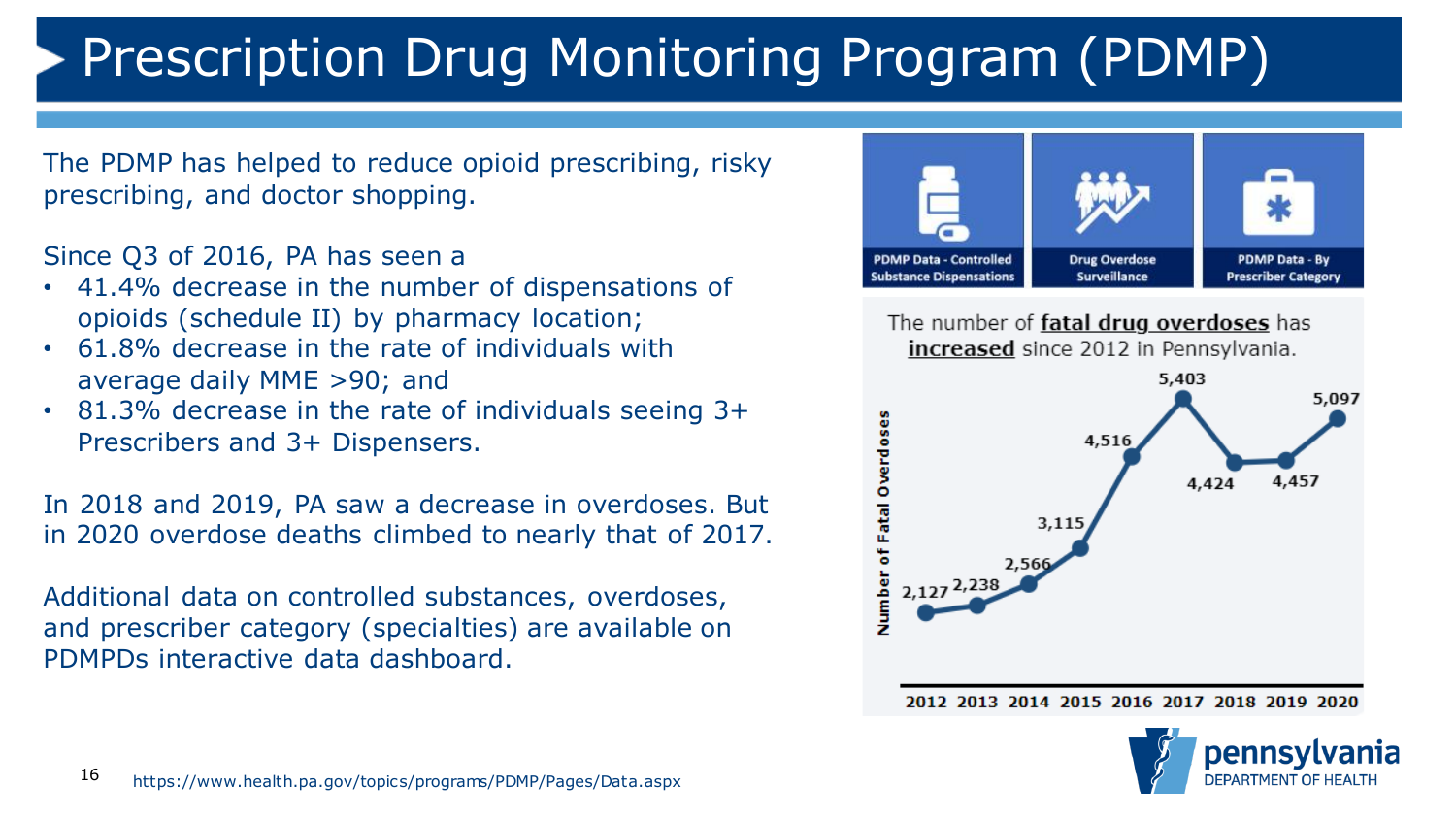# OB/GYNs/Midwives Dispensation Measures

#### Opioids

#### **Dispensation Measures**

Total Number of Opioid Dispensations by OB/GYNs/Midwives



Proportion of Controlled Substance Dispensations by OB/GYNs/Midwives that were Opioids



The number of opioid dispensations by OB/GYNs/Midwives decreased from 2017 to 2020 by 9.23%

The proportion of controlled substance dispensations by OB/GYNs/Midwives that were opioids has decreased from 2017 to 2020 by 17.36%

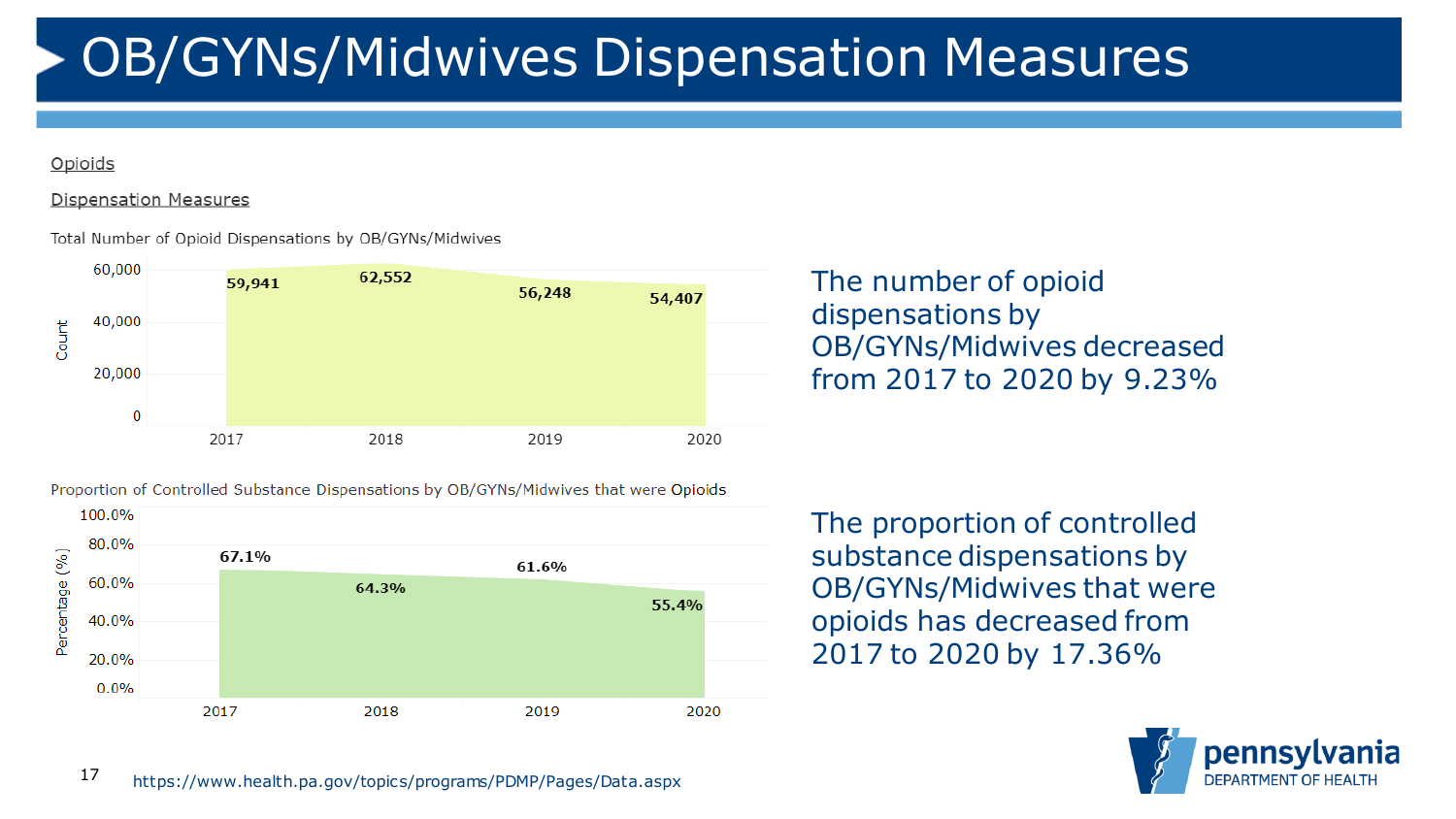# Prevention Initiatives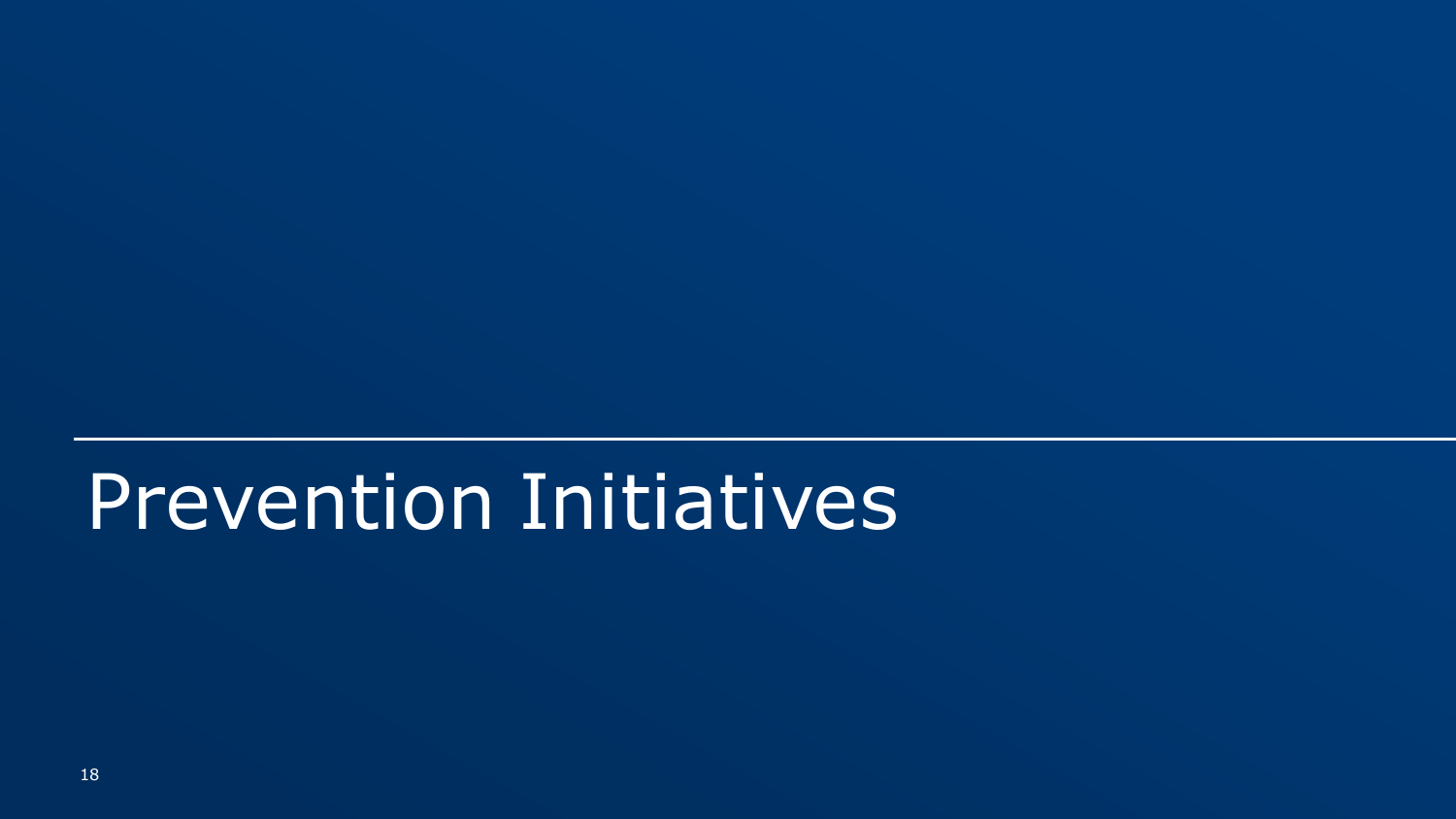### Title V Home Visiting and Centering Pregnancy

### **Home Visiting**

- DOH provides funding to County and Municipal Health Departments (CMHDS) to provide for home visiting services to women who do not fit criteria for traditional home visiting.
- The programs implemented by CMHDs are national models of home visiting, including Partners for a Healthy Baby, Healthy Families America, Bright Futures, Parents as Teachers and Nurse Family Partnership.

### **Centering Pregnancy Program**

- This patient-centered model of group prenatal care is used to reduce health care disparities, promote healthy behaviors, provide peer support, improve pregnancy outcomes, and reduce infant mortality.
- Studies have shown that group prenatal care can positively influence women's health outcomes after pregnancy and improve the utilization rate of preventive health services.
- Evidence suggests that group prenatal care supports successful outcomes in pregnant women with substance use disorders (SUD), as it does for other vulnerable groups.
	- As part of this program, Lancaster General Hospital offers a Centering Pregnancy group for women with substance use disorder/opioid use disorder.

19 [https://www.health.pa.gov/topics/Documents/Programs/Title%20V%20MCHSBG%202020%205-](https://www.health.pa.gov/topics/Documents/Programs/Title%20V%20MCHSBG%202020%205-Year%20Needs%20and%20Capacity%20Assessment%20Report.pdf) Year%20Needs%20and%20Capacity%20Assessment%20Report.pdf https://mchb.tvisdata.hrsa.gov/Narratives/PlanForTheApplicationYear1/63a752be-a246-4fc7-a340- 0c377d0c2271

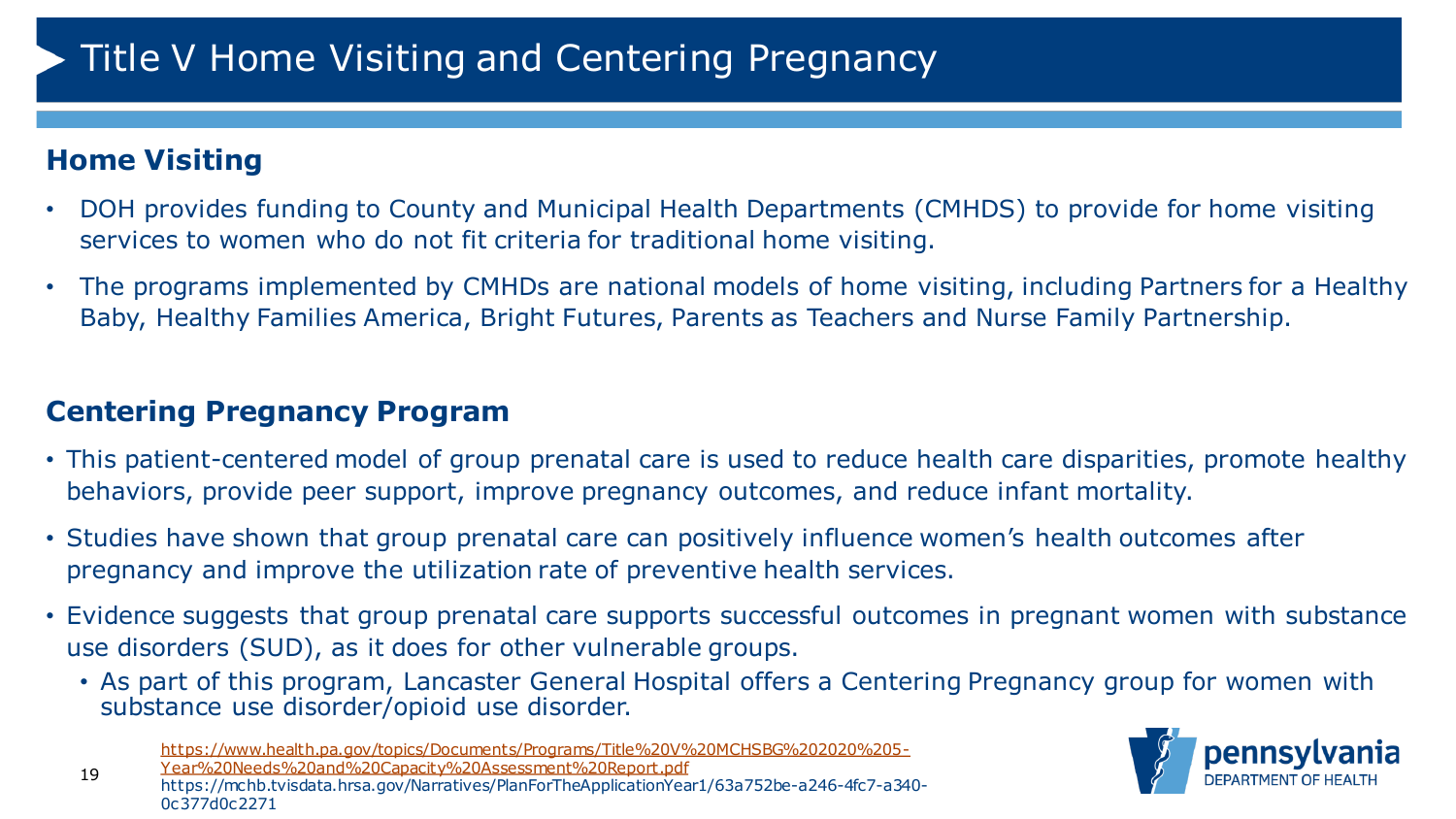# NAS Family Guide Toolkit



#### **NEONATAL ABSTINENCE SYNDROME FAMILY GUIDE TOOL KIT**



Developed in partnership with the Northwestern Pennsylvania Neonatal Abstinence Syndrome Coalition and the Ohio Perinatal Quality Collaborative January 2022

This guide was written to:

- Help parents learn about NAS;
- Encourage parents to share their substances or medication history with their doctor and nurse;
- Answer parents' questions about NAS so they can take good care of their baby; and
- Help parents help their baby be healthy and safe.

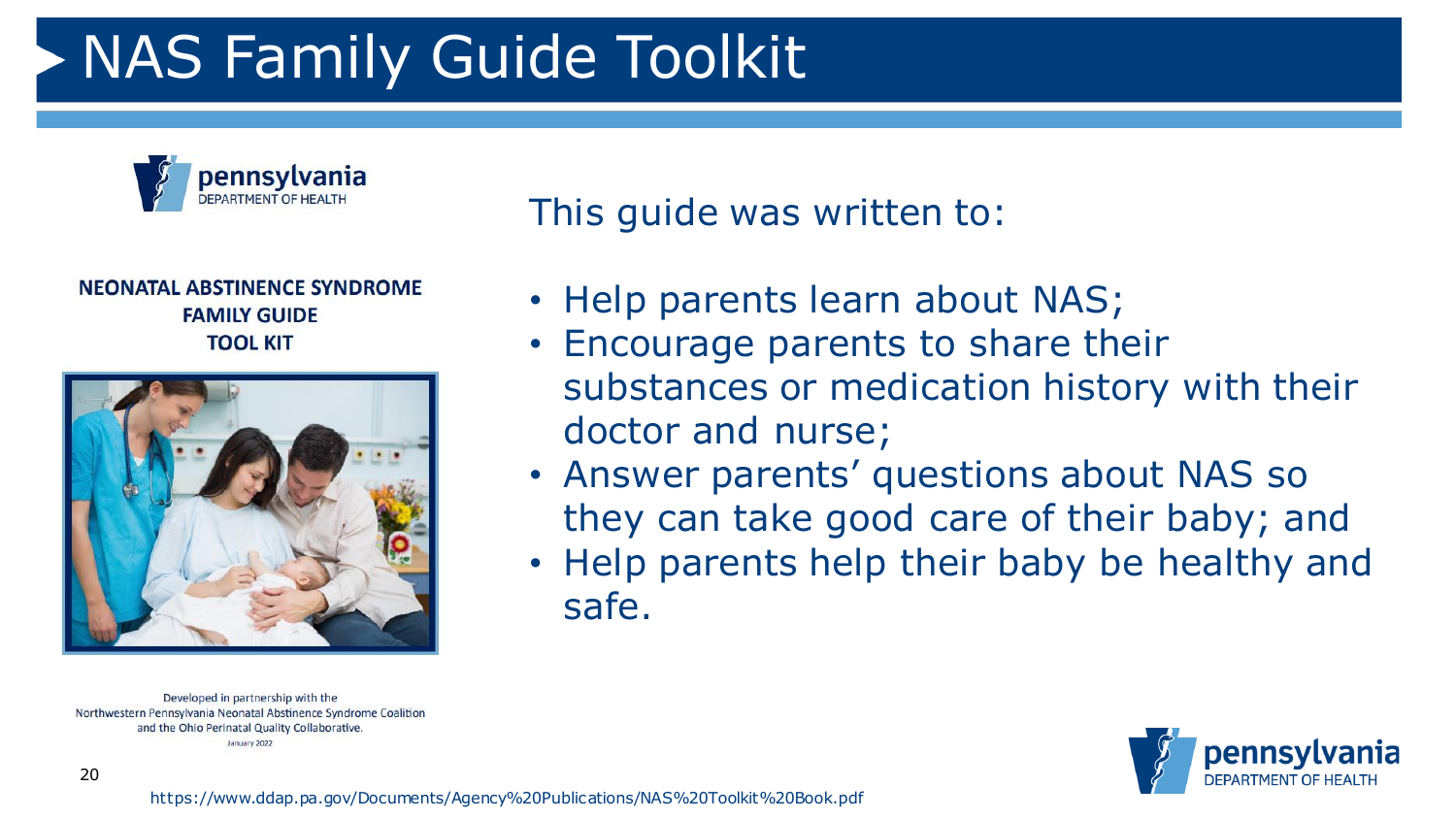### Crawford Co. NAS Baby Basket Initiative

- DOH Division of Newborn Screening and Genetics partnered with Crawford County Drug and Alcohol Executive Commission to distribute baby baskets and NAS Family Guide tool kits to families impacted by NAS in the Northwest region.
- Planning for this project started in the fall of 2021, the distribution of baby baskets and tool kits to counties officially began in the first week of February 2022.
- Once an NAS baby is identified, the Plan of Safe Care Coordinator will deliver the NAS Baby Basket to the mom on their first visit.
- Crawford County Drug and Alcohol has created an online assessment tool, which is being utilized to collect demographic data and feedback from families receiving the NAS baby basket and NAS Family Guide tool kit. This information will be utilized to assess the impact and effectiveness of the pilot project.



The Baby Basket contains items identified by NICU staff as fundamental in caring for an infant with NAS:

- NAS Family Guide Tool Kit Comfy Cubs (3 swaddle
- Tips for Soothing Baby magnet
- PA Early Intervention info (rack card and info brochure)
- Summer Soothe and Vibe portable vibration and soothing sounds (includes white noises, heartbeat, and lullabies)
- blankets)
- Desitin (diaper rash paste)
- Badger Sleep Balm
- 4 Dr. Brown's Baby Bottles
- 3 Dr. Brown's Pacifiers
- Room Darkening Curtains



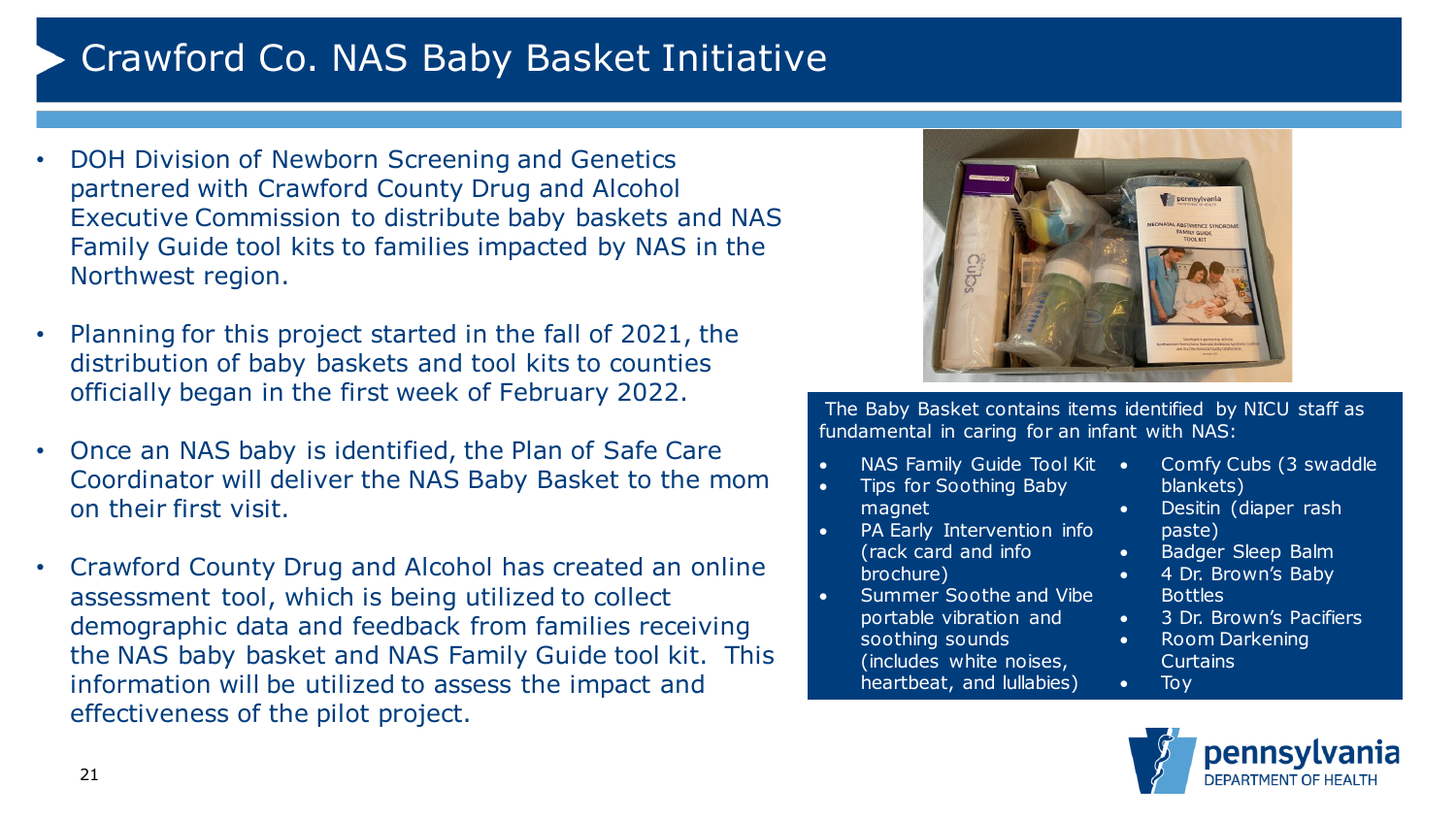### **SSPs are public health programs that serve the community by addressing the health needs and risks of people who use drugs. SSPs…**

- Save lives by lowering likelihood of overdose deaths.
- Are associated with a 50 percent decline in the risk of HIV transmission.
- Users are *five times* more likely to enter treatment.
- Result in benefits for law enforcement by reducing risk of needlesticks, and no increase in crime.
- Result in fewer improperly discarded syringe. SPPs are the only programs dedicated to taking back and disposing of used syringes.

There are more than 400 SSPs operating in 40 states, the District of Columbia (DC), and Puerto Rico. Local laws allow for SSPs to operate in Allegheny and Philadelphia counties.

### **Senate Bill 926 allows for Syringe Services Programs to operate across PA.**

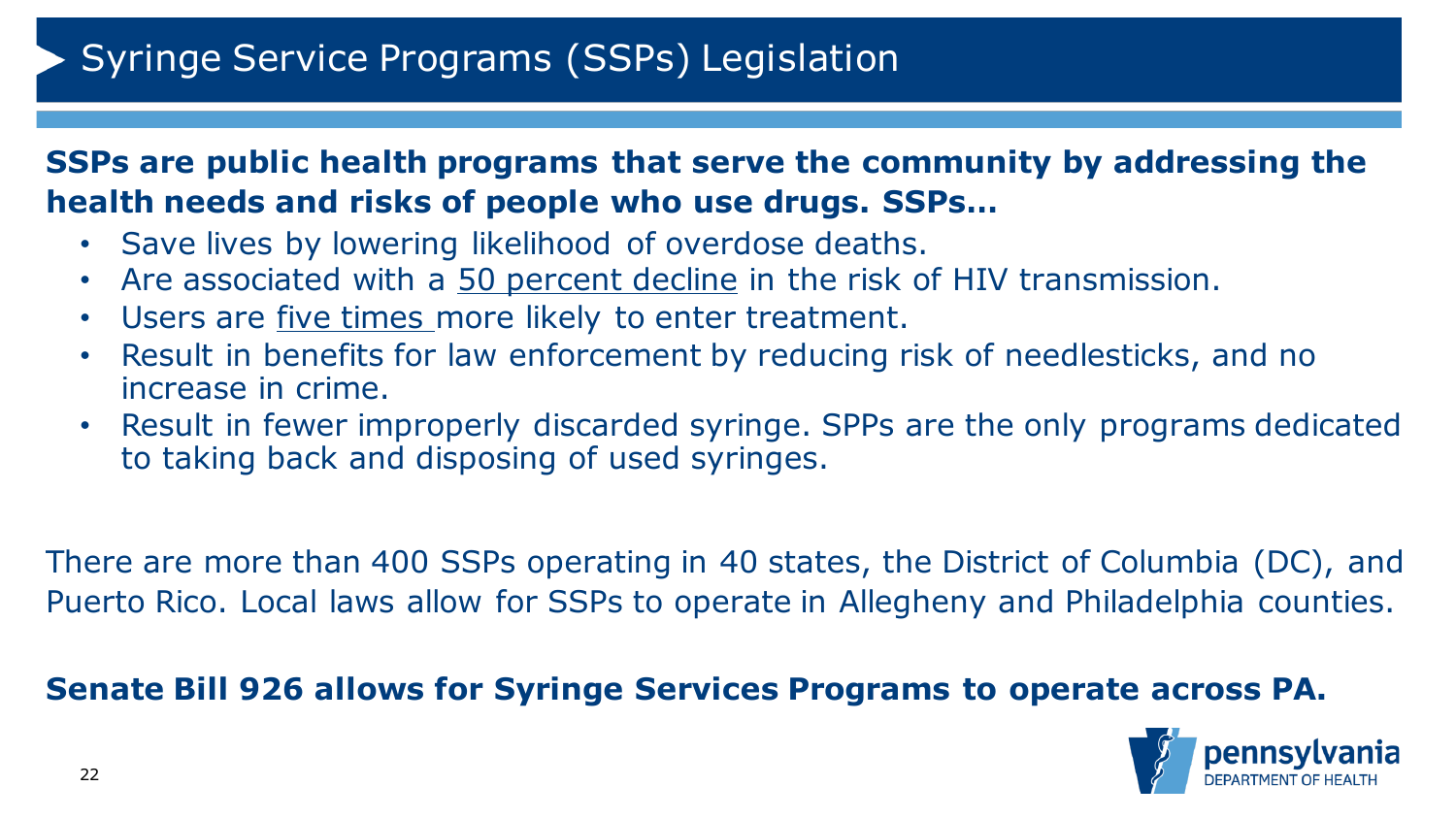### Fentanyl Test Strip Legislation

Since most drug users are unaware there is fentanyl in the substance they are using, they do not take the precautions of having naloxone available or using around other people.

### **Fentanyl is…**

- 50 times more potent than heroin.
- Increasingly found in the drug supply, including pressed pills.
- Used by drug dealers to stretch supply and increase profits.

Fentanyl Test Strips are currently considered "drug paraphernalia" in PA.

### **House Bill 1393 and Senate Bill 845 would amend the Controlled Substance, Drug, Device and Cosmetic Act to allow fentanyl test strips for personal use.**

https://public.tableau.com/app/profile/pennsylvania.pdmp/viz/PennsylvaniaODSMPDrugOverdoseSurveillanceInteractiveDat



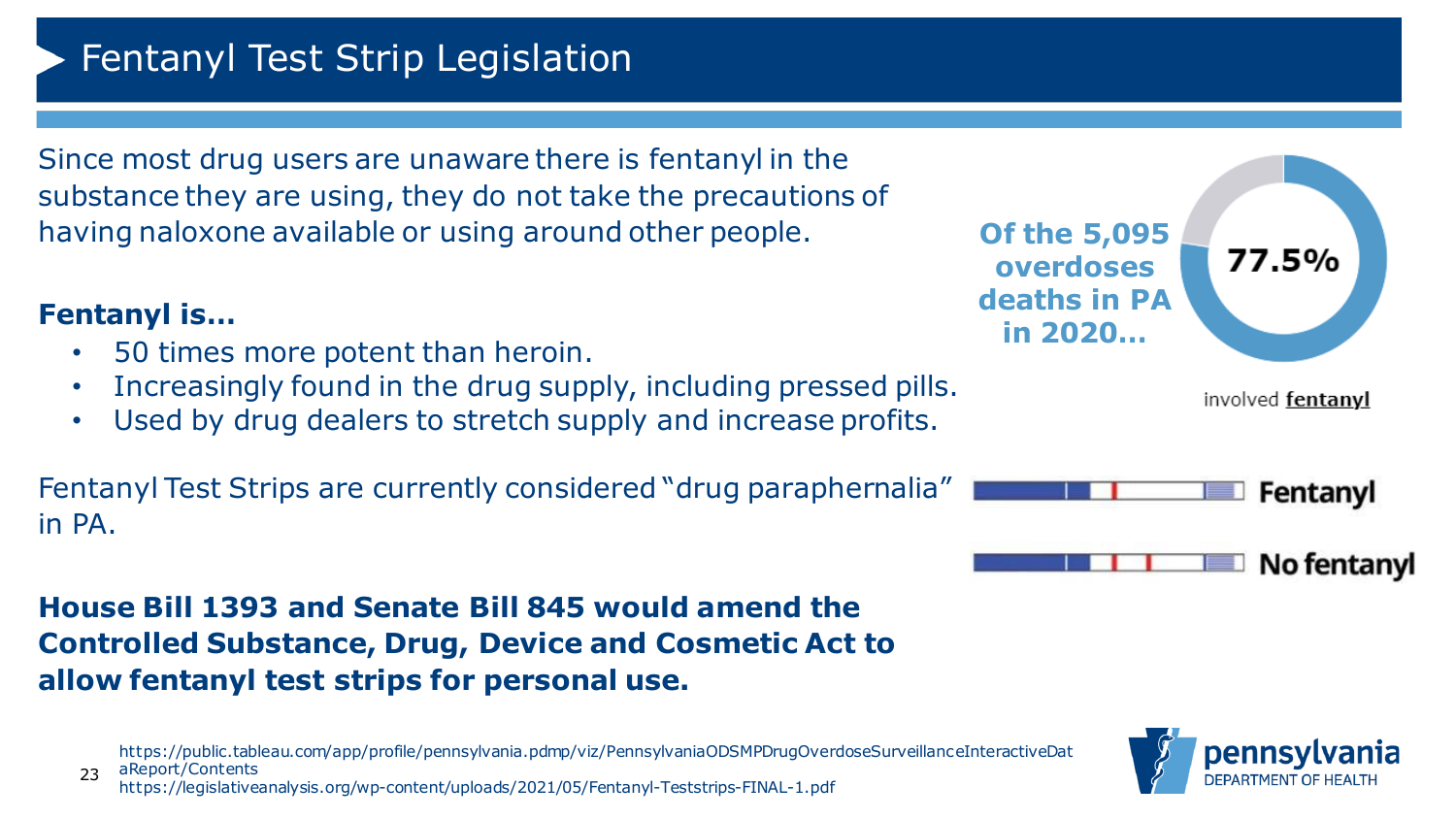# Thriving Families

Learning Opportunity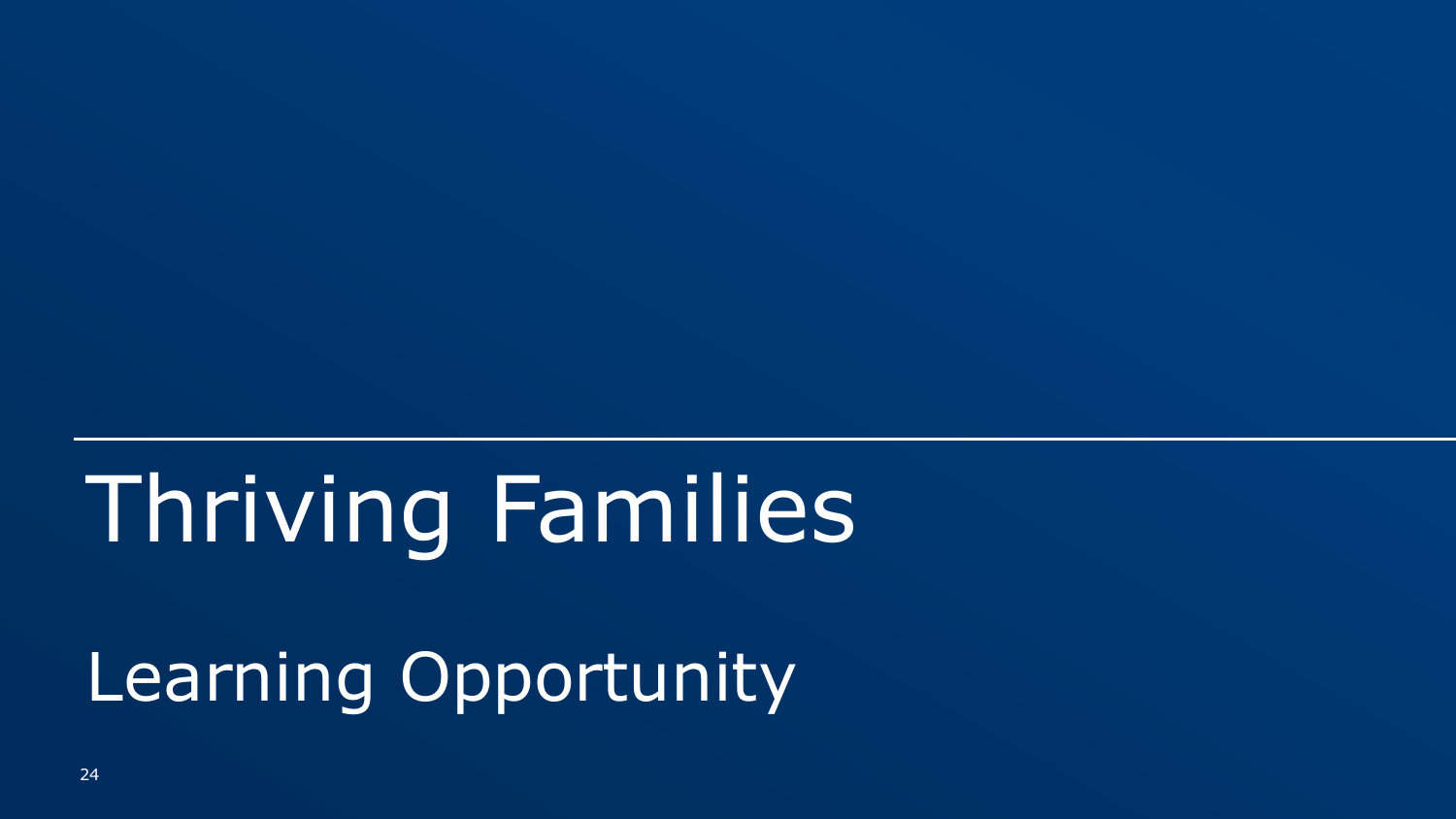# Transformational Leaders for Thriving Families

- Convened by Association of State and Territorial Health Officials (ASTHO) & American Public Human Service Association (APHSA)
- PA is one of 10 states chosen to participate in this learning opportunity focused on integrating child welfare and public health efforts.
- The goal is to create a prevention focused child welfare system, and create healthy resilient, and safe communities for families.
- Team Members:
	- DHS: OCYF and OMHSAS
	- DOH: Physician Generals Office (now Secretary of Health Office) and Bureau of Family Health

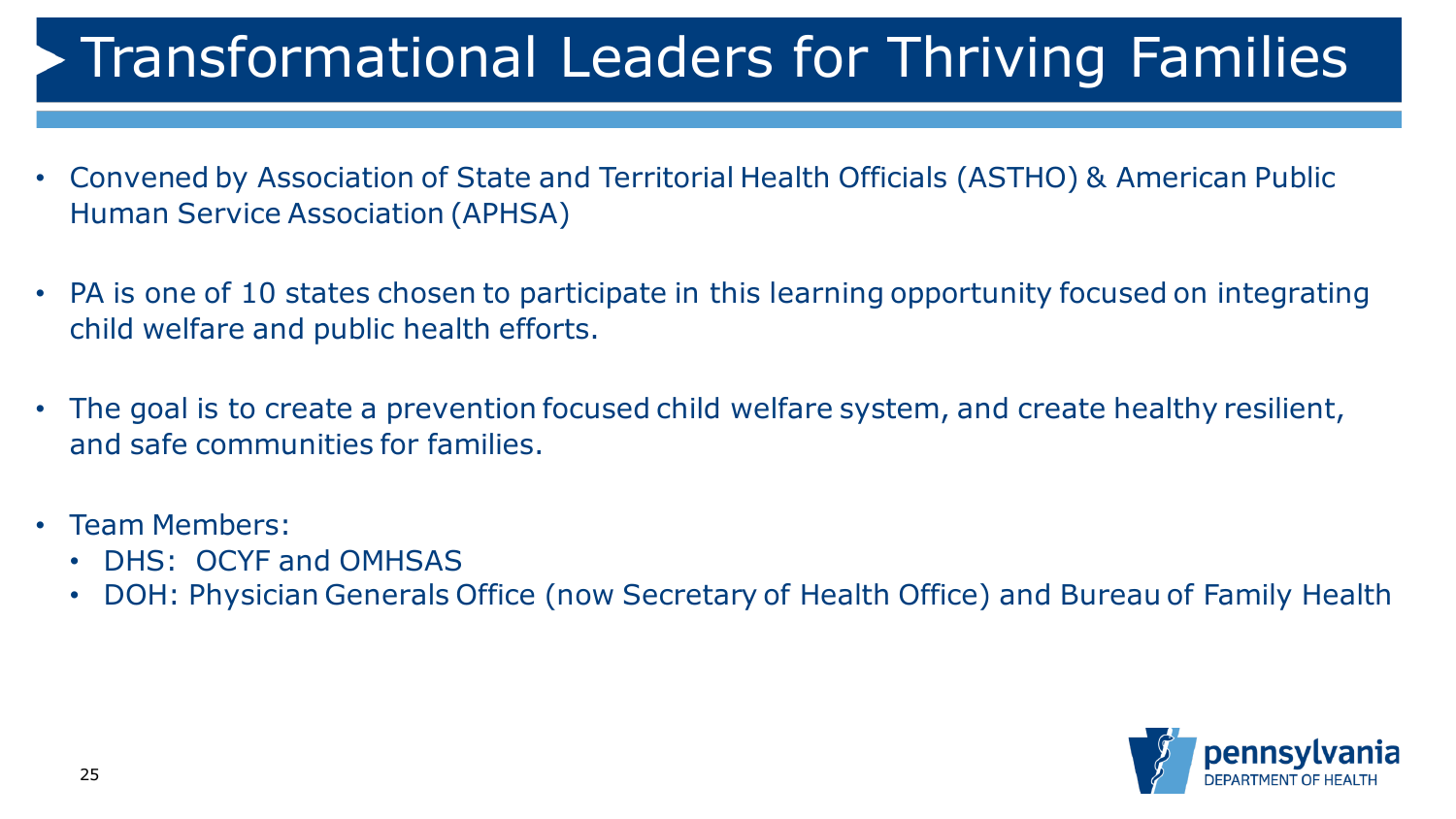# Thriving Families cont'd

- States were directed to create a work plan and to set goals for their teams.
- **PA Work Focus: Impact of substance use disorders on children prebirth-5 years old.**
- Team enhancement led to inclusion of OMHSAS and DDAP feedback.
- Baseline Data Review: Historical matrix of working groups focused on the impact of substance use on child welfare developed.